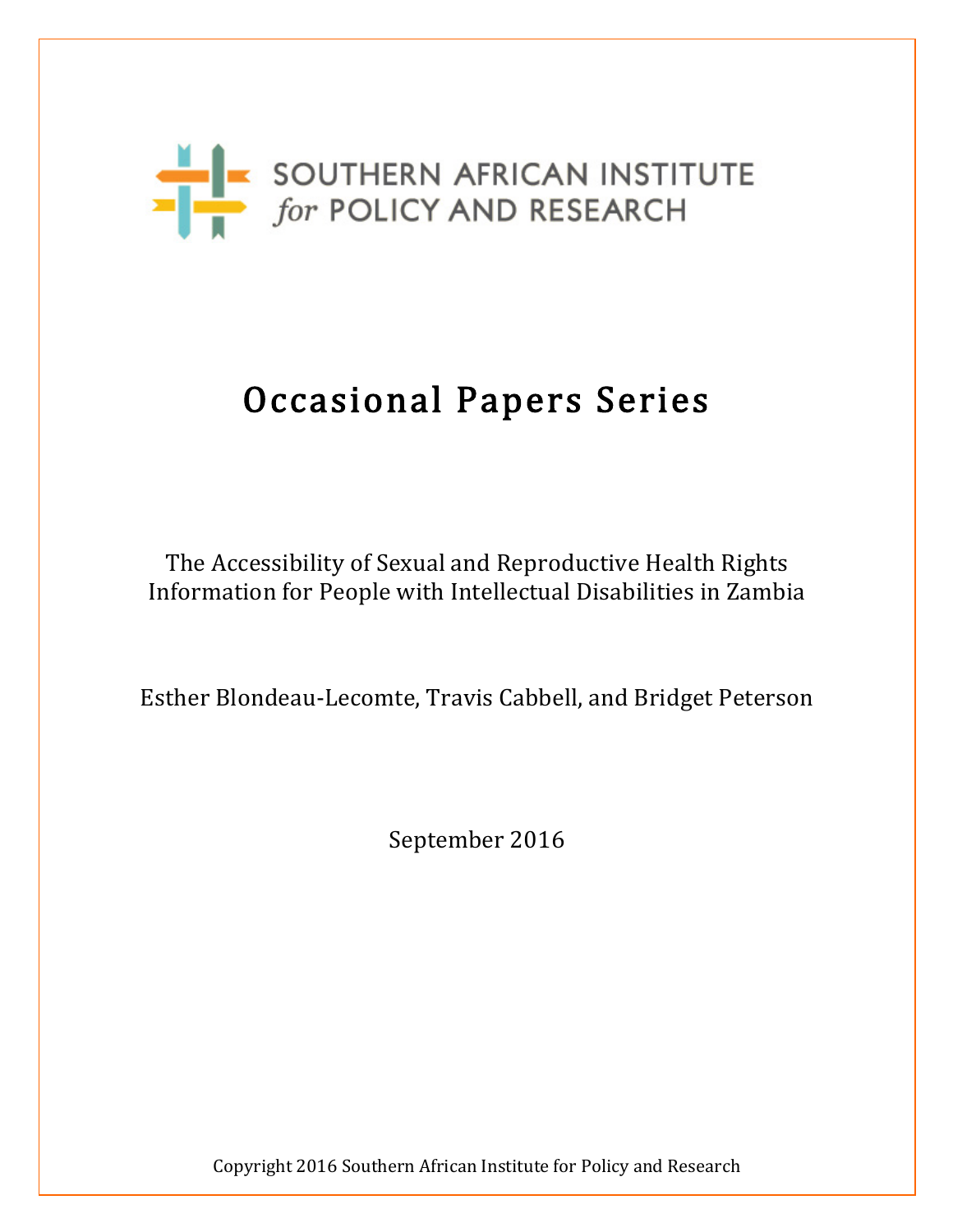# Abstract

In Zambia, the sexual and reproductive health rights (SRHR) of people with intellectual disabilities (PWIDs) have received little attention, an issue that has been intensified by the vulnerability of PWIDs (Mckenzie et al., 2012). PWIDs are at a greater risk for being sexually abused and receiving HIV/AIDS, for this reason it is all the more important that PWIDS have access to their SRHR (Sullivan et al., 2000; Nora Groce, 2005). This vulnerability arises from several risk factors, including poverty, illiteracy, discrimination, and stigma (Nora Groce, 2005). PWIDs are often not provided with information on their SRHR due to the belief that they are asexual (Mckenzie et al., 2013). When PWIDs are provided information on their SRHR, it is often presented in a format that they are unable to understand (Chapman et al., 2015). While Zambia has policies in place to protect people with disabilities (PWDs), many of these policies are only on paper; they are rarely enforced (Zimba, 2016).

The purpose of this research was to explore existing institutions and systems available to PWIDs to inform them of their SRHR. Results were found through a literature review and semi-structured interviews in Lusaka, Zambia with stakeholders relevant to this issue, and recommendations were drawn from these results. It was found that in the general population there is stigma and a lack of awareness regarding PWIDs, and that PWIDs are vulnerable to sexual abuse and HIV/AIDS, confirming what was found in the literature review. Additionally, many PWIDs were unaware of information regarding sexual health, or had many misconceptions. PWIDs could potentially receive information from family members, the education sector, education outreach, or through the healthcare sector; however, none of these groups were able to provide comprehensive information for various reasons, including a lack of resources, finances, time, information, or staff, or for cultural reasons. Furthermore, there were gaps between policy and practice, particularly in the education and health sectors, where the information PWIDs were receiving were not to the standard they were supposed to be receiving. Finally, it was found that there was a lack of communication and collaboration among relevant stakeholders. From these results, recommendations were made for parents and families, the education sector, the health sector, and for increased collaboration among organisations.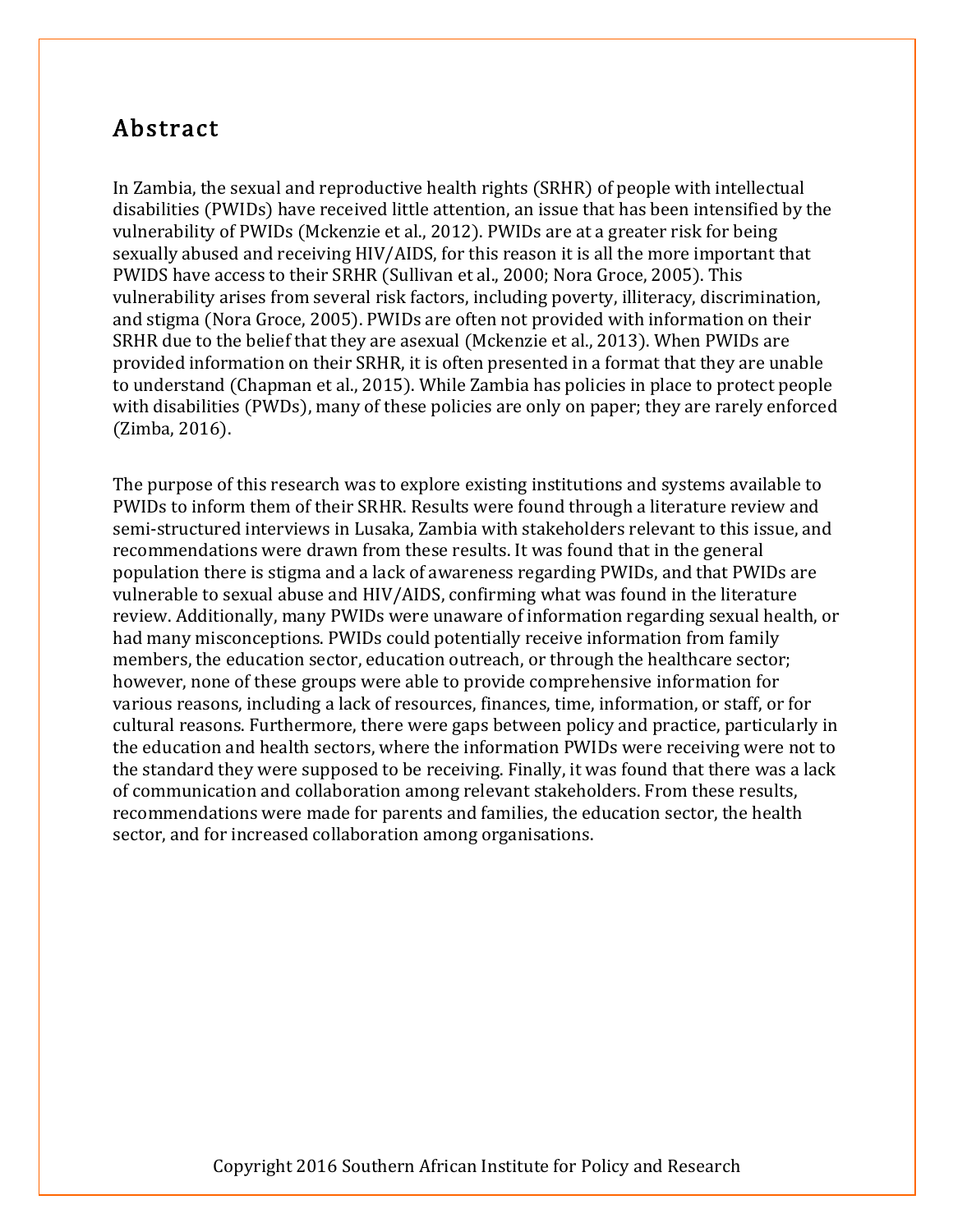# Acronyms

| <b>AATAZ</b>  | Anti-AIDS Teacher's Association of Zambia                    |
|---------------|--------------------------------------------------------------|
| <b>AIDS</b>   | <b>Acquired Immune Deficiency Syndrome</b>                   |
| <b>CRPD</b>   | Convention on the Rights of Persons with Disabilities        |
| <b>CSO</b>    | <b>Central Statistics Office</b>                             |
| <b>DPO</b>    | Disabled Persons Organisation                                |
| <b>HIV</b>    | Human Immunodeficiency Virus                                 |
| ID            | <b>Intellectual Disability</b>                               |
| <b>IRB</b>    | <b>Institutional Review Board</b>                            |
| <b>MCDMCH</b> | Ministry of Community Development, Mother and Child Health   |
| MoGE          | Ministry of General Education                                |
| MoH           | Ministry of Health                                           |
| NGO           | Non-Governmental Organisation                                |
| <b>PPAZ</b>   | Planned Parenthood Association of Zambia                     |
| <b>PWD</b>    | Persons with Disabilities                                    |
| <b>PWID</b>   | Persons with Intellectual Disabilities                       |
| <b>SHN</b>    | Special Hope Network                                         |
| <b>SNDP</b>   | Sixth National Development Plan                              |
| <b>SRH</b>    | Sexual and Reproductive Health                               |
| <b>SRHR</b>   | Sexual and Reproductive Health Rights                        |
| <b>TESS</b>   | <b>Teacher Education and Special Services</b>                |
| <b>UN</b>     | <b>United Nations</b>                                        |
| <b>UTH</b>    | <b>University Teaching Hospital</b>                          |
| <b>WHO</b>    | World Health Organisation                                    |
| ZAPCD         | Zambia Association of Parents for Children with Disabilities |
| <b>ZAPD</b>   | Zambia Agency for Persons with Disabilities                  |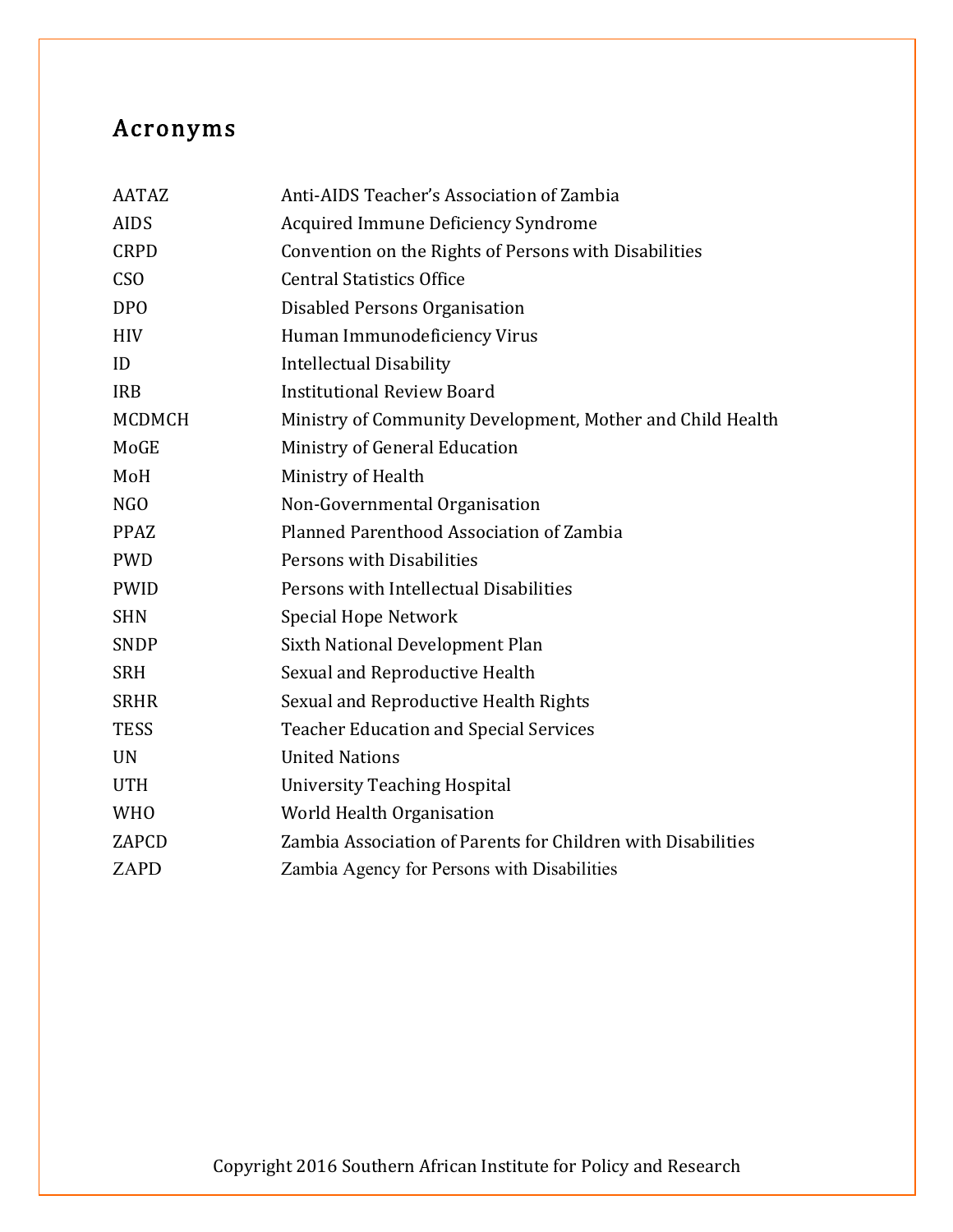# Introduction

In their lifetimes, PWIDs are at a higher risk to be sexually abused or to contract HIV/AIDS than those without intellectual disabilities (IDs; Sullivan et al. 2000; Nora Groce 2005). This phenomenon is most likely because there is great overlap between the social byproducts associated with IDs and the risk factors associated with HIV/AIDS and sexual abuse (Nora Groce, 2005). These overlapping social concerns and risk factors include poverty, illiteracy, stigma, and discrimination (Nora Groce, 2005). Because of these realities, the sexual health of PWIDs and a PWID's awareness of his or her own sexual rights is an important topic. This topic especially relevant in a country like Zambia because of the high prevalence of HIV and the high stigma and discrimination associated with intellectual disabilities.

Worldwide, the sexual and reproductive health rights (SRHR) of PWIDs have been neglected in part because of the stigma and exclusions associated with IDs, and because of the various myths suggesting that PWIDs are asexual or do not have sexual needs (Mckenzie et. al, 2013). Consequently, there is little information available to PWIDs about their own sexual health. In the cases where sexual and reproductive health (SRH) information is available and presented, the format in which it is provided is often presented in a way that PWID cannot understand (Chapman et. al, 2015). This situation is amplified in Zambia due to the general lack of awareness, information, and statistics regarding the state of people with disabilities (PWD), as there have been few studies and awareness campaigns about disabilities in Zambia. Within the realm of disabilities, even less is known about IDs, as PWIDs and people with mental health disorders are some of the most stigmatized groups in Zambia. As stated in the Zambian constitution, access to SRH information is a basic right for all persons and thus all members of the population, even those with disabilities, should be provided with the same knowledge even if it is through different mechanisms or formats (Zam. Const. amend. CXII, sec. IX). This paper thus examines the Zambian institutions and systems in place to address the SRHR of PWIDs.

After extensive research on the topic, we found that although there are some systems and institutions in place, mostly within the education sector, there are still wide gaps when informing PWIDs of their SRHRs; these gaps are apparent when looking at the quality and quantity of SRH information PWID receive. Our research demonstrated that both parents and the healthcare system play little role in informing PWIDs of their SRHR. In order to reach this conclusion, we performed a literature review on the existing research. We looked at both international research related to the access of SRH information for PWID and research specific to disabilities in Zambia. Throughout this research we followed the social model of disability; this model states that a disability is due to the way society is organized, rather than by a person's impairments or differences (Jamison, 2006). To gather results, we interviewed a variety of stakeholders in the Zambian community to gain their perspectives on how institutions and systems inform PWIDs of their SRHR. We drew our results from the literature review and the interviews. Finally, from our results, we made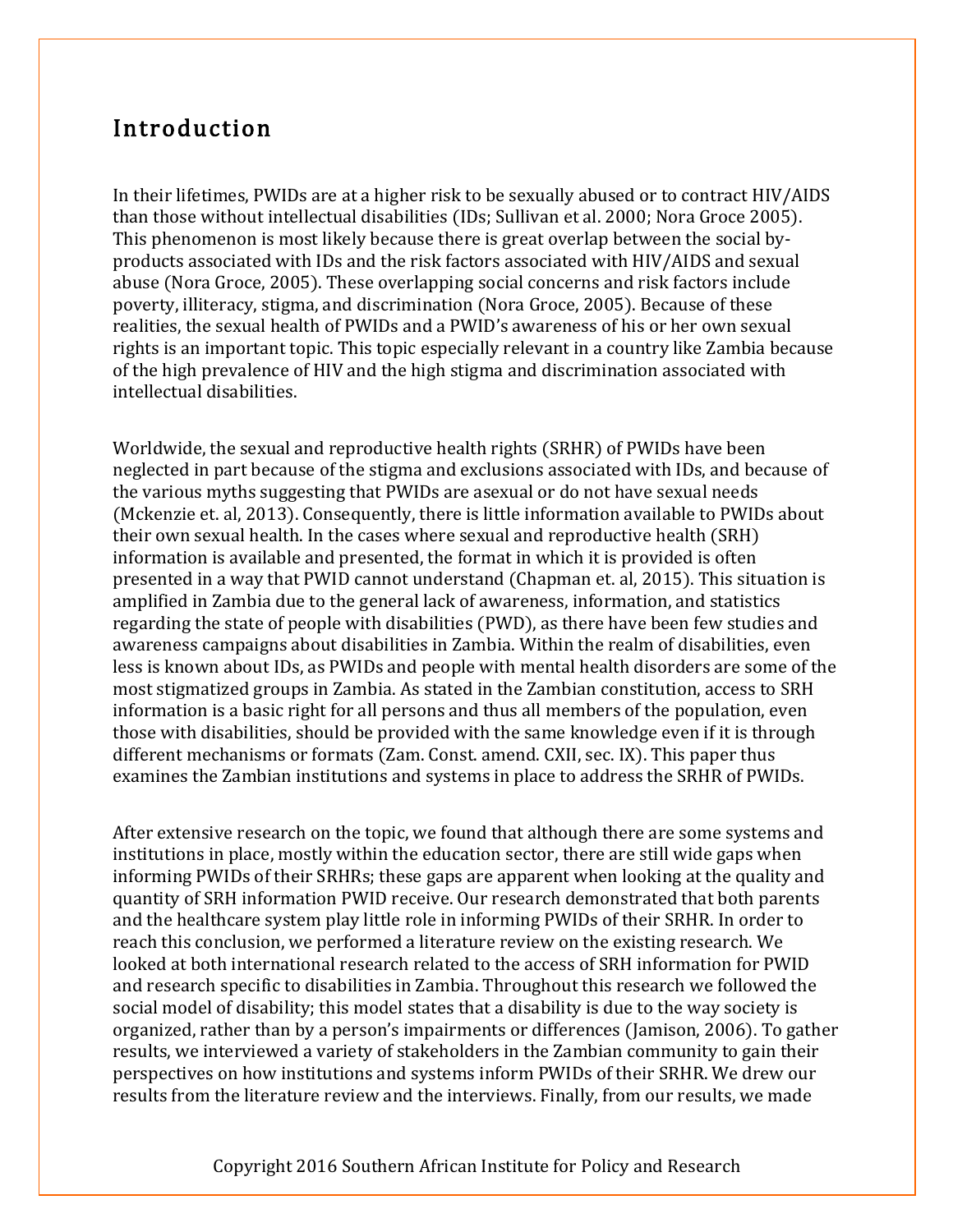recommendations on how to better adapt systems and institutions to provide PWID with adequate information about their SRH. The structure of this paper will mimic our research process. We will first expand on the methods used to conduct the research. Then we will present our findings from our literature review and interviews. Finally, we will suggest recommendations for stakeholders involved in the issue and we will conclude with a final discussion of results and recommendations.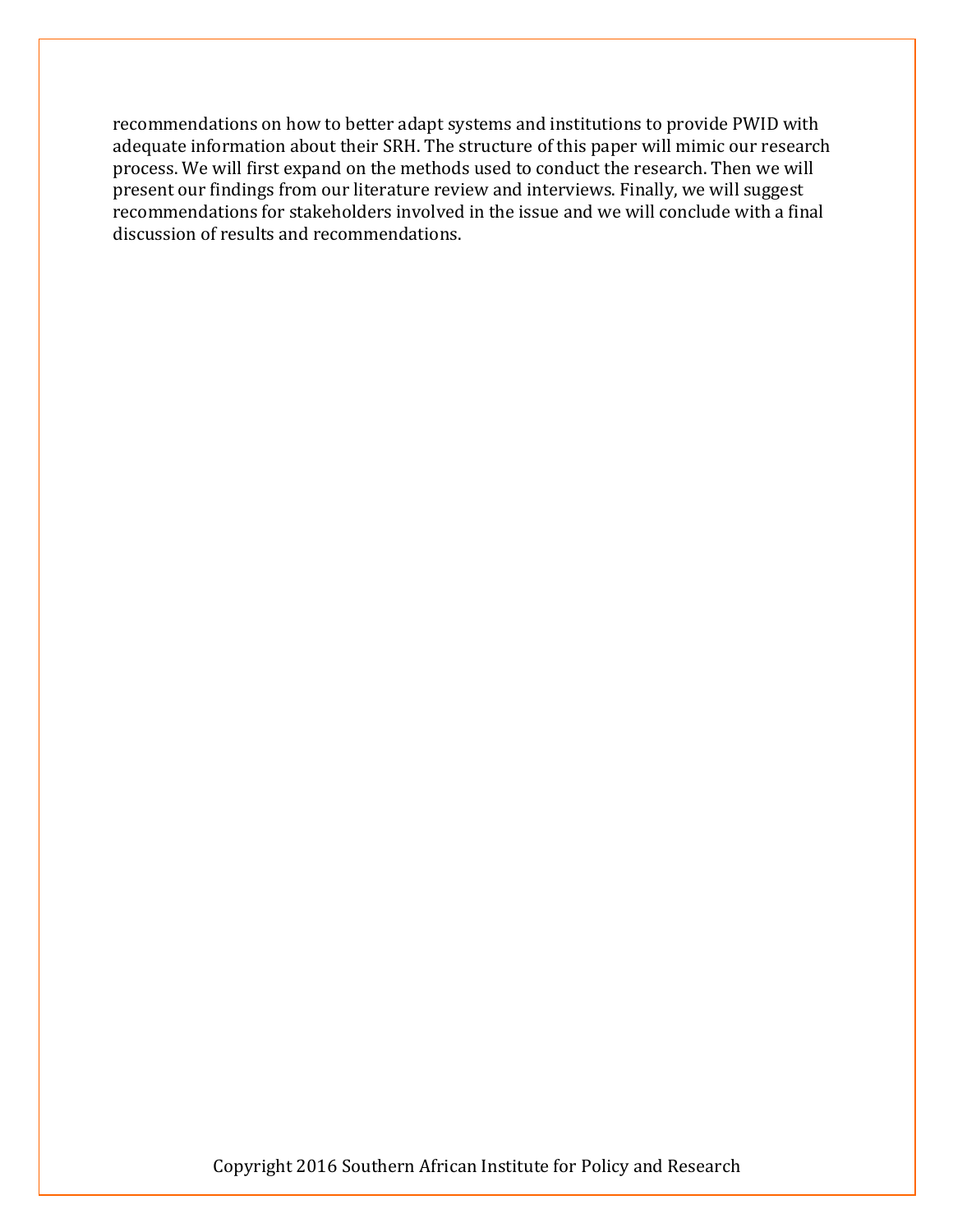# Literature Review

The World Health Organisation (WHO, 2016) defines intellectual disability as 'a significantly reduced ability to understand new or complex information and to learn and apply new skills', which begins before adulthood and has lasting effects on development. Intellectual disabilities thus result in a reduced ability to cope independently. IDs can be the result of genetic abnormalities, infections occurring prior to or after birth, or trauma. IDs can also be acquired through poor antenatal care, cerebral malaria, and malnutrition (Jamison, 2006). Furthermore, children with IDs in poor families are often not seen as productive, resulting in an unwillingness to seek proper healthcare for them which can at times exacerbate the condition (Mckenzie et. al., 2013).

It is estimated that 2% of the population of Zambia has a disability (CSO, 2010). Out of the disabled population of Zambia, about 1.1% of people have an intellectual disability (CSO, 2010). The classification used to define disability for these Central Statistics Office (CSO) statistics was that of the 1980 WHO International Classification of Impairments, Disabilities, and Handicaps (Banda & Kalaluka, 2014). Under this classification, a disability is a physical or mental handicap that lasts at least six months and prevents a person from carrying out daily activities independently, or from participating fully in education, economic, or social activities (Banda & Kalaluka, 2014). Within the classification of disabilities, the CSO defined an intellectual as a disability characterised by significant limitations in intellectual functioning and adaptive behaviour, which covers many everyday social and practical skills, and originates before the age of 18 (CSO, 2010). Past estimates of disability prevalence in Zambia by the CSO have been criticised as underestimations, due to the classification methods and underreporting by households due to stigma. Worldwide, the prevalence of disability is between 10% and 12%, if this is the case in Zambia, the CSO statistics may be inaccurate and more than one million people may be living with some form of disability (World Bank, 2010). Other reports state the number of people living with disability in Zambia is approximately two million (Human Rights Watch, 2016). The ambiguity of these statistics represent the lack of attention given to people with disabilities, and the issues they face.

The issue we focus on in this research is PWIDs' access to SRHR information. SRHR include access to sexual and reproductive healthcare and information, and autonomy in sexual and reproductive decision-making (Amnesty International, 2016). As previously stated, 'every person in Zambia has the right to healthcare services and reproductive healthcare' (Zambian Constitution, 2016). However, these rights of people with IDs have largely been neglected due to social attitudes acting as barriers, which prevent PWIDs from accessing these services (Scior et. al., 2015). For example, there is an assumption in Zambia that those with IDs have no legal capacity due to a perceived lack of mental capacities, and therefore may not receive proper care or information about their SRHR when accessing healthcare (United Nations: Human Rights, 2016).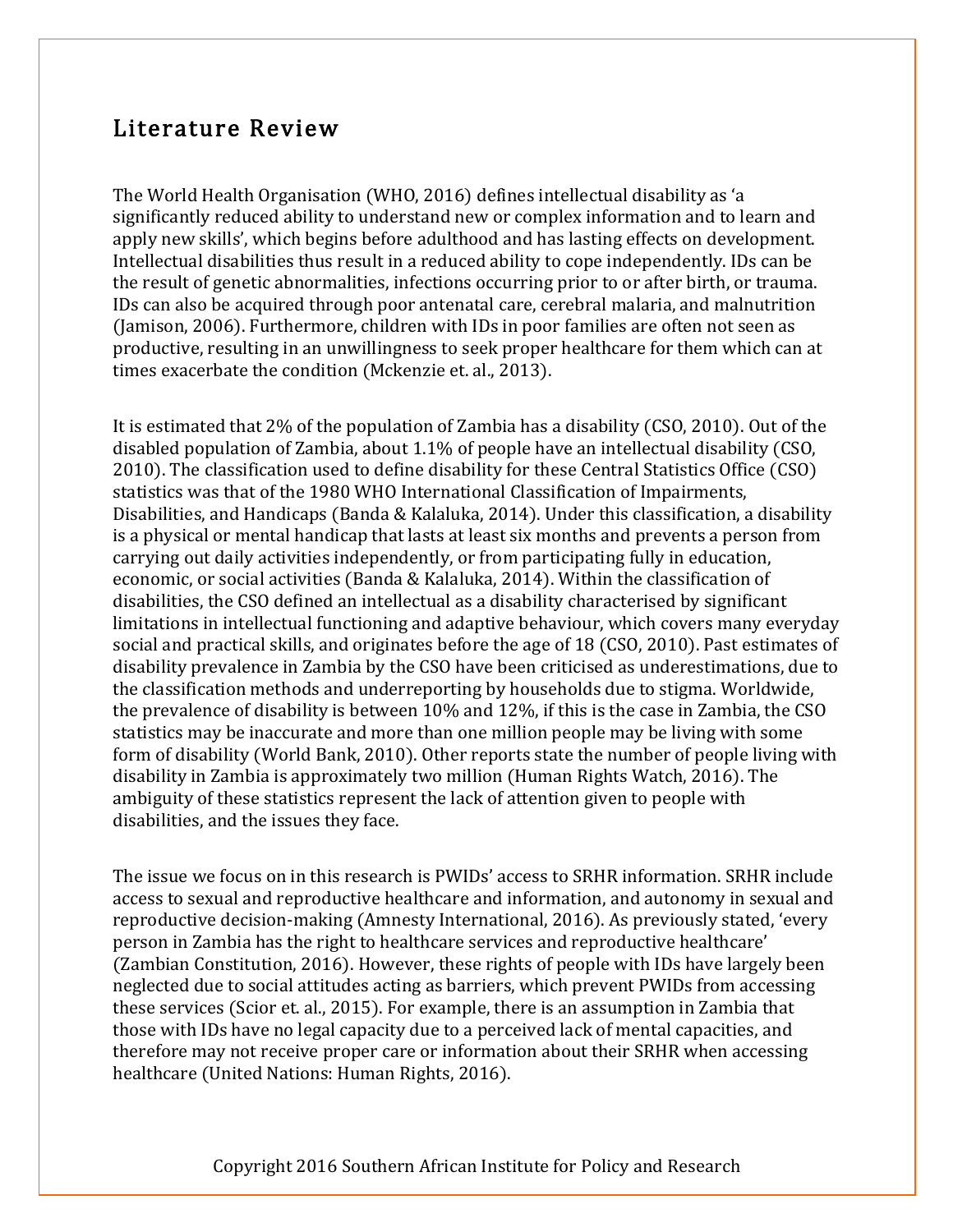### Perceptions of Intellectual Disabilities

There has been a global shift in the understanding and perception of disabilities. Previously, disabilities were considered an individual, medical issue, but now there is an increasing social, structural understanding of disabilities (Jamison 2006). This change is because disabilities are the result of the interaction between a person with a health condition and the environment they live in, and promoting inclusion requires the removal of environmental barriers (World Disability Report, 2011).

Despite a general increase in awareness and understanding of disabilities, there are still some erroneous and culturally-rooted beliefs that are persistent. Among some people in Zambia, there is a belief that intellectual disabilities are the result of divine retribution or witchcraft, which can cause parents to hide children with IDs (Mckenzie et. al, 2013). The lack of social exposure interferes with potential social and intellectual development of the individual, and also contributes to stigmas against those with IDs (Mckenzie et. al., 2013; Mung'omba 2008). This exclusion is still prominent, especially in rural areas (Mung'omba 2008).

Exclusion and stigmatization are also present in schools, since students are often unwilling to accept other students with intellectual disabilities (Mung'omba 2008). However, some Zambian studies have shown that when nondisabled students interact with students with IDs, they are more likely to have a positive image of PWID than nondisabled students who do not interact with students with IDs (Ronning and Nabuzoka 1993). Findings such as this one have given life to the movement away from exclusion and toward inclusion of PWID. For example, Zambian schools are now moving in the direction of mainstreaming. Mainstreaming is the process of taking children with disabilities away from special units and placing them in classes with students without disabilities. There has also been a recent movement by religious institutions to embrace PWIDs to promote inclusion, even if historically religion saw PWID as unclean and unable to worship (Mung'omba 2008).

### Sexual Abuse and HIV/AIDS

Many studies indicate that PWID are more vulnerable to sexual abuse (Davis, 2005). For example, one study found that children with disabilities are 3.4 times more likely to be sexually abused than children without disabilities (Sullivan et al., 2000) This abuse ranges from unwanted touching to rape (Davis, 2005). The increased vulnerability is believed to be due to the stigma and social exclusion tied to intellectual disabilities (Davis, 2005). Additionally, PWID often have more trouble advocating for themselves or in some cases are not aware of what is or is not an appropriate form of touching (Davis, 2005). Additionally, the virgin cleansing myth suggests that if an HIV positive individual has sex with a virgin or disabled person, they will be cured of HIV/AIDS. This leads to both the sexual abuse of PWID, and the higher prevalence of HIV/AIDS (Mckenzie et. al, 2013).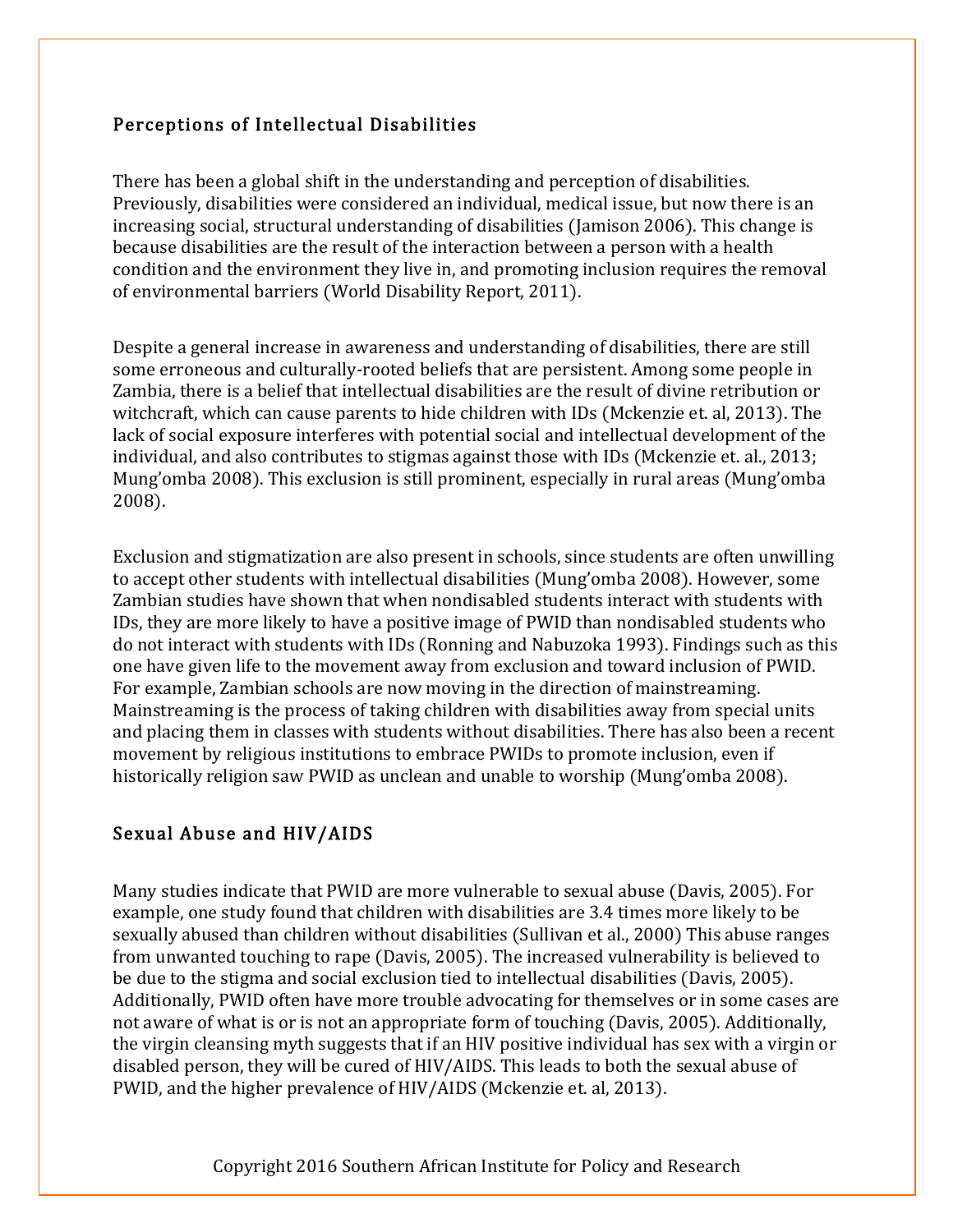Globally, there is inadequate data and reporting of HIV prevalence in populations of disabled individuals. In Zambia, the prevalence of HIV/AIDS among 14 and 49 years old is 14% (CSO, 2007). Because research suggests that sexual abuse is more common amongst PWID, it is likely that PWID in Zambia maintain an HIV/AIDS prevalence that is greater than 14%.

There is a lack of suitable information about HIV/AIDS for people with IDs (World Bank, 2010). More specifically, teachers feel like there is no need to teach PWID about HIV/AIDS, PWID are left out of special clubs regarding HIV prevention, or there is a lack of material to appropriately teach PWID about their SRHR in schools (Human Rights Watch, 2014). Similarly, if diagnosed with the virus, because of the lack of suitable information, PWID may have difficulties following the treatment regimen (World Bank, 2010). One study found that there is disability related discrimination and communication barriers when people with disabilities access HIV services (Nixon et al., 2014). This can range from discrimination by fellow patients while waiting in queues at clinics, to discrimination by healthcare workers who are providing treatment. (Nixon et. al, 2014). Furthermore, PWID often do not receive confidential treatment at HIV clinics because a third party is needed for appointments as PWID may not be able to understand complex messages about HIV/AIDS and may need another person to help them adhere to treatment regimens (World Bank, 2010). Another barrier faced by PWID exists as the result of the cycle of poverty, disability, and HIV, where each of these factors negatively impact one another. PWID who face poverty commonly experience food insecurity, and as a result this makes it difficult to adhere to treatment regimens that may require medication be taken with food (Nixon et al., 2014)

### Sex Education

Because the HIV prevalence rate in Zambia continues to be one of the highest worldwide, emphasis has been placed on educating the general Zambian population about their SRH (Kapata, 2012). The main institution through which sex education has been distributed to the general population is the education sector (Kapata, 2012). Other methods such as AIDS action club, young people peer education, and technological approaches such as the Internet and mobile phones are being used to disseminate information (Kapata, 2012). Although these methods are theoretically in use, there are still wide gaps between teacher and student knowledge (Kapata, 2012). Moreover, it is a common thought that teaching life skills might lead to increase sexual activity and promiscuity (Kapata, 2012). Thus, there is some opposition in teaching about SRH in schools, especially to younger children (Zimba, 2015). Consequently, as indicated by the National AIDS Strategic Framework annual report (2009), out of the 2,437,198 young people who were supposed to receive life skills education, only 11% were reached.

As previously discussed, there are challenges in educating the general Zambian public about their SRHR. These challenges are furthered when looking at PWID. Research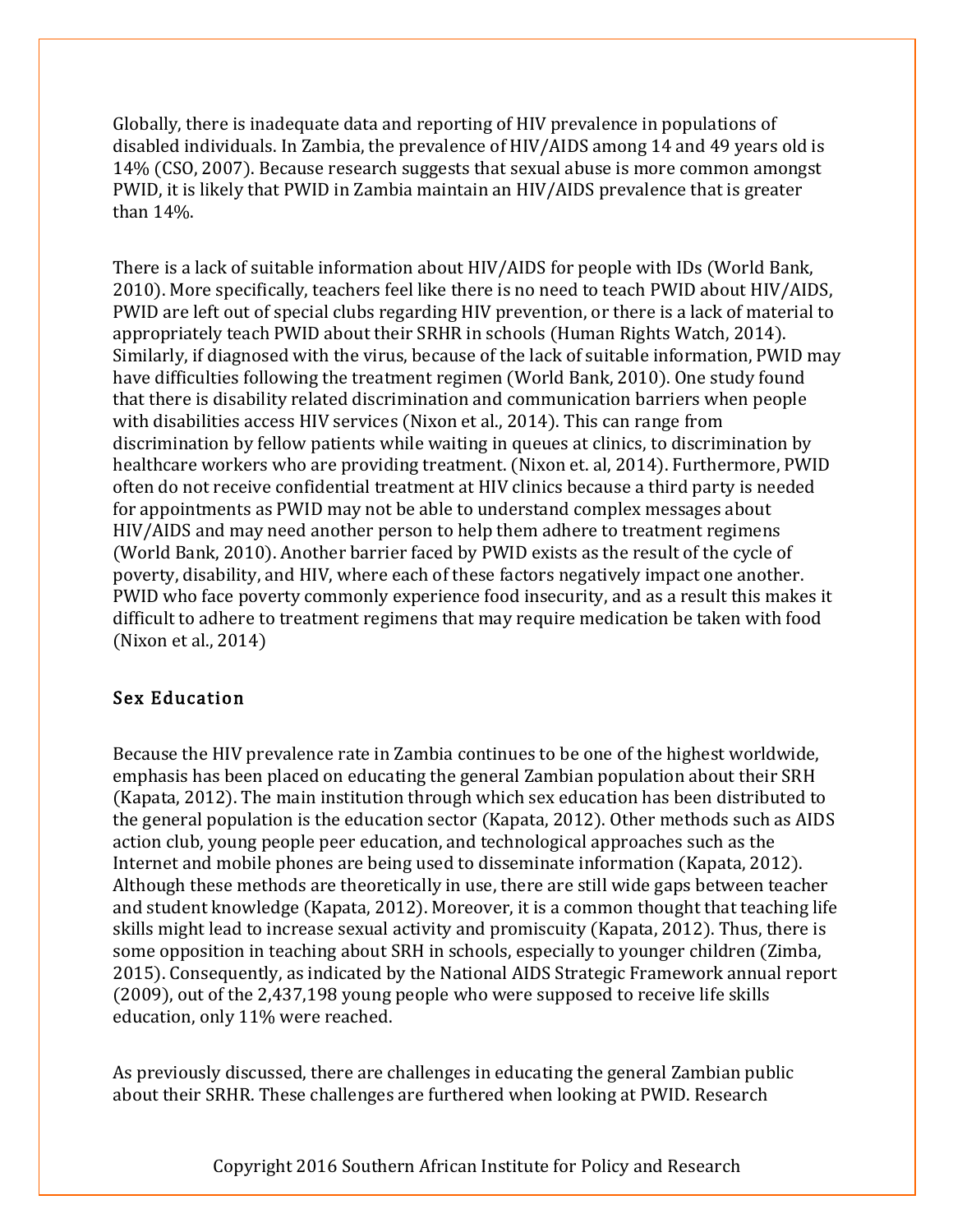performed in Nepal, Uganda, and Kenya showed that of a group of people with disabilities, those with intellectual disabilities were least aware of their sexual and reproductive health (Tanabe et al., 2009). Additionally, because PWID are an at-risk population for HIV/AIDS and sexual abuse, it is crucial to offer sex education to this population. However, worldwide little research has been done on this topic. CHANGE, a British organisation that fights for the rights of PWID, has done research on PWID and their access to sexual education. The study found that parents and teachers believed that sex education is a right for PWID. It also found that information should be more accessible for PWID, that parents and PWID should have more support concerning sexual education, and teachers who teach sex education should undergo more training. Learning about the body needs to be concrete, visual, and participatory, and colour codes may help PWIDs take their medication independently (World Bank, 2010).

### Policies Regarding PWIDs

In 2006, Zambia took part in the UN Convention on the Rights of Persons with Disabilities (UNCRPD). Due to Zambia's participation in the UNCRPD, they are required 'to raise awareness of disability and combat prejudice and discrimination' (UNHRC, 2016). Zambia has attempted to fulfil this obligation by encompassing these ideals in legislation since the passing of the convention (Sakala & Korpinen, 2013). The Zambian government operates under a dualistic system when it comes to the ratification and domestication of international human rights instruments (Marbesa, 2011). This means that following the cabinet's ratification of international law, Parliament will next domesticate these international instruments into their local laws. The CRPD was first ratified in 2010 and is symbolic of the Zambian government now recognizing that disability should be considered a social justice and human rights issue as opposed to 'objects of charity, medical treatment and social protection' (Marbesa, 2011).

Following the ratification of the CRPD, one of the Zambian government's first attempt at domesticating the ideals of the UN Convention occurred when they passed the Persons with Disabilities Act of 2012, which in-turn repealed the 1996, Persons with Disabilities Act (Sakala & Korpinen, 2013). Despite the government repealing the 1996 disability law, the Zambian Agency for Persons with Disabilities (ZAPD) continued to be used by the Zambian government. The roles of ZAPD include raising awareness and helping to create government advocacy for PWD; they are held accountable for enforcing and advising the ministries on their accordance with the Persons with Disabilities Act, 2012. (Sakala & Korpinen, 2013). Zambia further domesticated the beliefs of CRPD by creating a Disability Focal Point Person (DFPP) within each ministry (Zimba, 2016).

The Zambian government's most recent attempt at domesticating the beliefs of the convention was shown when the government put the Ministry of Community Development, Mother and Child Health (MCDMCH) in-charge of handling National Disability Policy (Sakala & Korpinen, 2013). According to the policy brief on National Disability Policy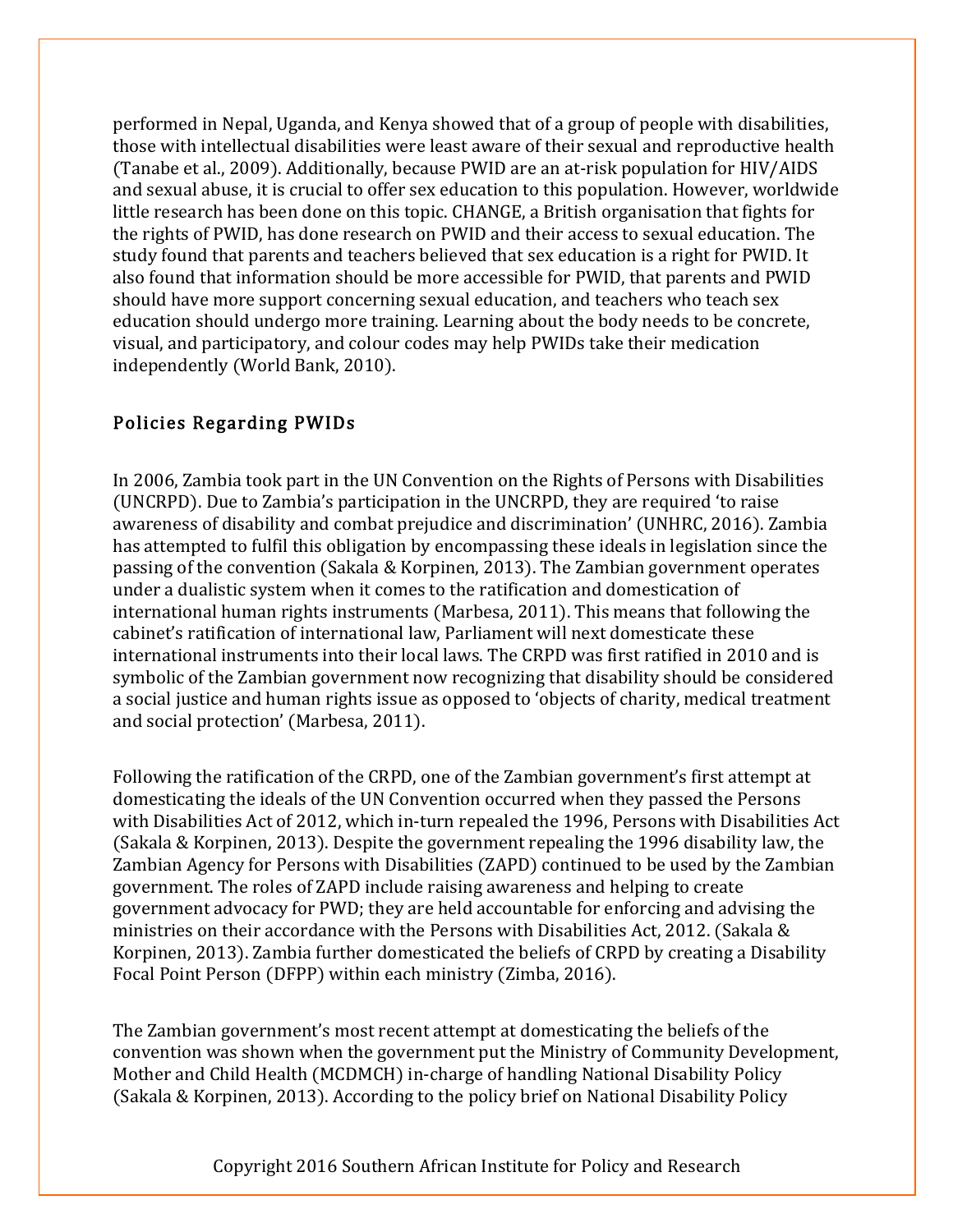created by the MCDMCH, they believe that Zambia can become a disability friendly country by increasing collaboration between DPOs and Ministries and increasing awareness among the Zambian population. (Republic of Zambia, 2015). Despite MCDMCH plans to address the following issues, there have been unilateral movements within the Zambian government, which has resulted in MCDMCH's transformation to Ministry of Community Development and Social Welfare. The Ministry of Community Development and Social Welfare is now responsible for handling people with disabilities (Lungu, 2015). Meanwhile, the Ministry of Health (MoH) is now in-charge of mother and child health and held responsible for implementing HIV/AIDS awareness campaigns, which should include reaching out to PWDs (Lungu, 2015).

In MoH's launched National Health Strategic plan and the National Aids Strategic Framework, PWDs are specifically mentioned as a vulnerable population and target group. However, neither of the frameworks provides information on the specific actions that the government is supposed to take to increase PWDs access and knowledge of SRHR. Both provide general information such as the government will increase support by increasing their budget, mainstreaming of their policies and strengthening the current systems and institutions emplaced for all of their targeted groups (Zimba, 2016).

The Sixth National Development Plan 2011-2015, best encompasses Zambia's goals for PWDs in the near future. Zambia plans to better incorporate PWDs into society by continuing to develop and create pieces of legislation, policies, and programmes that align with CRPD. The goals of the imminent future include: making DPOs more accessible to PWDs, more inclusive education and skill training for all levels of disability, and free medical and healthcare for PWD (Wailuya, 2014). Despite the strides Zambia has taken to protect PWDs there still remains the issue that laws largely only exist on paper and are not enforced (Zimba, 2016).

The United Nations (UN) has recognized progress by the Zambian government in the expansion of the protection framework for persons with disabilities (PWD), including the empowering of the Zambia Agency for Persons with Disabilities (ZAPD), and the efforts to make the social protection framework more inclusive of people with disabilities. However, much progress still needs to be made, particularly for PWID in the country.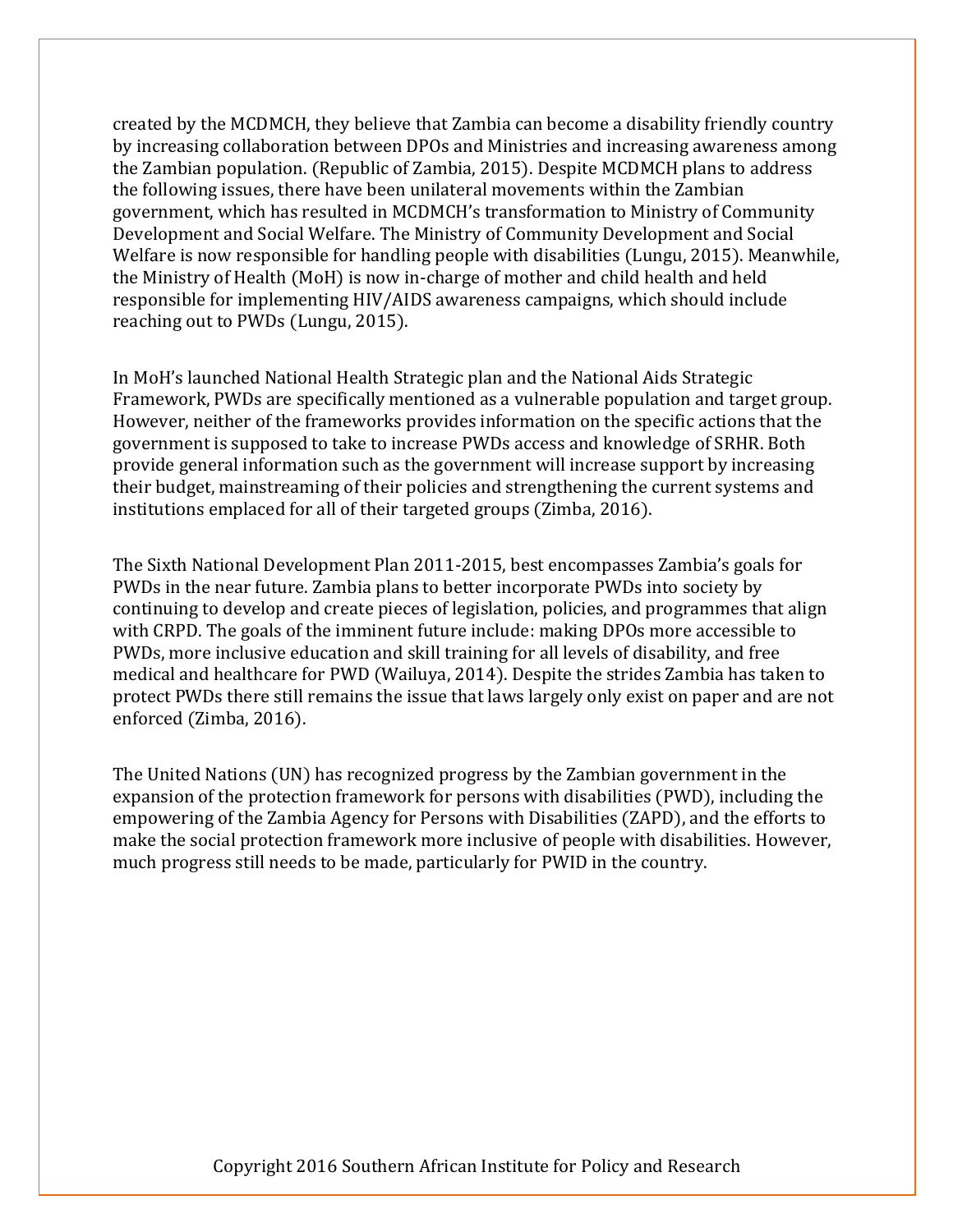# Methods

To gather information on the current systems and institutions in place that allow for the access of services and information regarding sexual and reproductive health rights and HIV/AIDS prevention for people with intellectual disabilities, relevant literature was reviewed and semi-structured interviews with stakeholders were conducted in collaboration with the Sani Foundation and the Southern African Institute for Policy and Research (SAIPAR). Journal articles and reports detailing the state of SRHR in relation to disabilities, both in Zambia and globally, provided information for the literature review. The stakeholders interviewed included special education teachers, staff at DPOs and NGOs, a doctor and a health clinic worker, and an official from the Ministry of Education. Stakeholders were contacted through phone or email through contact information found online or through the Sani Foundation, and interviews were performed either in person or over phone. Thirteen interviews were conducted, including representatives from the Zambia Agency for Persons with Disabilities (ZAPD), Special Hope Network (SHN), Zambia Association of Parents for Children with Disabilities (ZAPCD), the Ministry of General Education (MoGE), Anti-AIDS Teacher's Association of Zambia (AATAZ), Planned Parenthood Association of Zambia, and others. A number of questions were selected for each interview from a longer list based on the type of stakeholder being interviewed, and these questions were left open-ended to allow for the direction of the conversation to be flexible. Notes were taken during the interview, and when given permission, they were recorded using a laptop. To protect the anonymity of some interviewees, their names and organisations are not used in the paper. Information obtained from interviewees was organized by topic in the results section, and used to discuss the state of current institutions and structures available in Zambia for PWIDs to learn about their SRHR and HIV/AIDS prevention information, and to make recommendations to better provide PWIDs this information. This qualitative field research was conducted during June and July of 2016 in Lusaka, Zambia.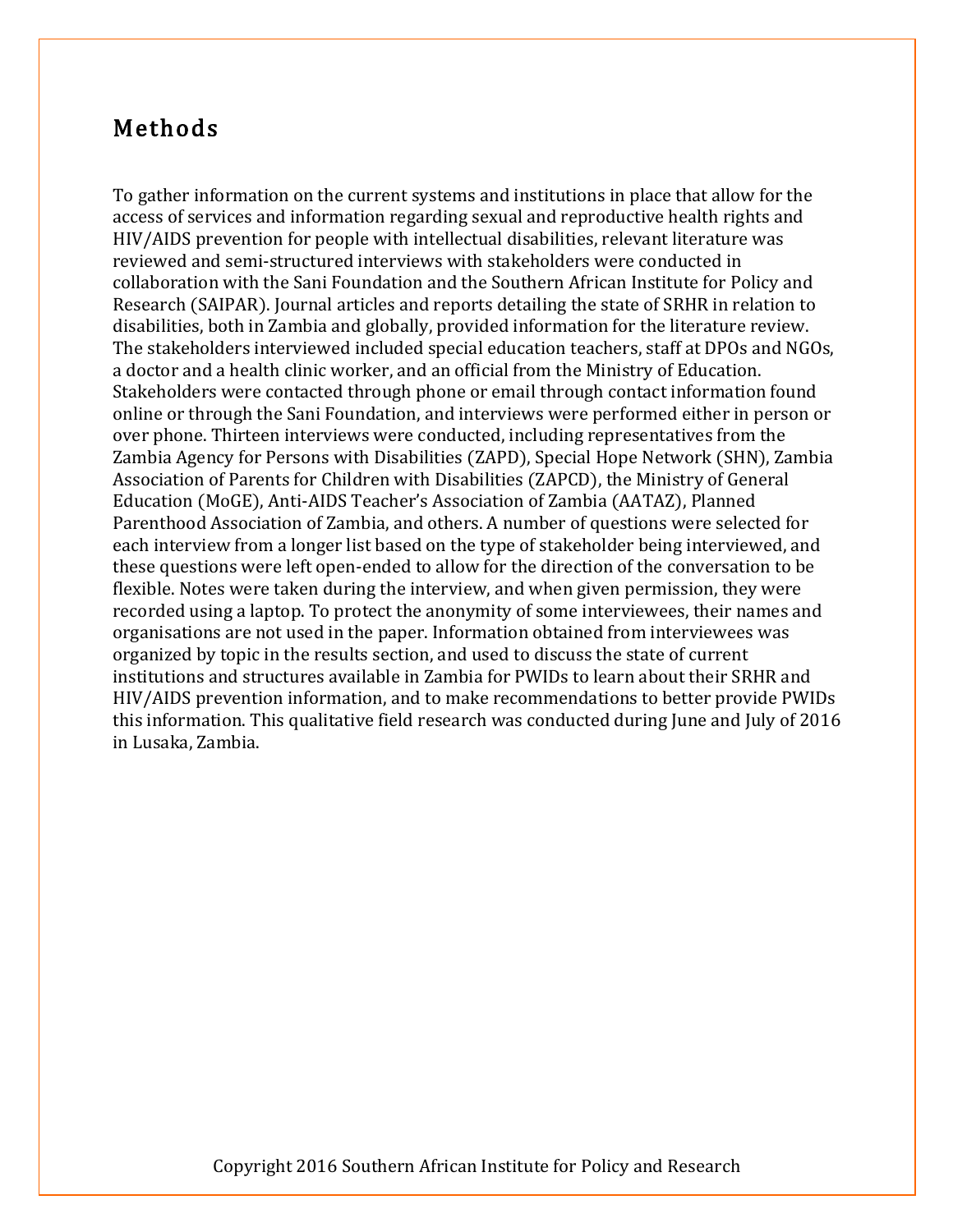# Results

The accessibility of information on sexual and reproductive health rights and HIV/AIDS for people with intellectual disabilities was assessed through interviews with a number of relevant stakeholders. The information obtained was categorized under awareness, HIV/AIDS and sexual abuse, parents, general education, other educational tools, healthcare, policy, collaboration and communication, and hope for change.

### Awareness and Perceptions of IDs

There is minimal general awareness of IDs in Zambia<sup>1</sup>. Throughout the interviews we conducted, we often asked professionals about their definitions of ID. The answers varied slightly, but in general their definitions resembled the previously discussed WHO definition. We then asked several of our interviewees about the general public's awareness and perception of intellectual disabilities. The overarching perception confirmed what was presented in our literature review: the perception of IDs is negative, and PWIDs are seen as people who need to be cared for and have decisions made for them2. There is the additional belief that society should just help PWID instead of involving them<sup>3</sup>. These beliefs and stigma stem from the lack of knowledge and understanding about IDs since general education rarely teaches about disabilities<sup>4</sup>. Therefore, according to ZAPD, the general public knows little about IDs and is often misinformed about the nature of IDs. However, some of the people interviewed stated that the perceptions of IDs are improving, at least in Lusaka5. The stigma and negative perception persists and is on grander scale in rural areas<sup>6</sup>. This stigma comes into play when looking at the SRHR of PWID. Our interviews confirmed that the belief that PWIDs do not have sexual feelings is common7. As representatives from ZAPCD told us, this belief impacts PWIDs access to health education because it is thought that they do not need it.

### Sexual Abuse and HIV/AIDS

Several interviewees noted that people with intellectual disabilities are particularly vulnerable to sexual abuse, and by extension HIV/AIDS. One cause of the prevalence of sexual abuse towards PWIDs is the virgin cleansing myth, which was mentioned previously

 <sup>1</sup> Personal communication with a representative from UTH Special School.

<sup>2</sup> Personal communication with a representative from UTH Special School, a representative from ZAPD, and a teacher at Cheshire Home Society.

<sup>3</sup> Personal communication with a representative from ZAPD.

<sup>4</sup> Personal communication with a representative from ZAPD and a representative from ZAPCD.

<sup>5</sup> Personal communication with a representative from UTH Special School and a teacher at Cheshire Home Society.

<sup>6</sup> Personal communication with a representative from ZAPCD.

<sup>7</sup> Personal communication with a representative from UTH Special School, a teacher at Cheshire special school, representatives of the SHN, and a representative from ZAPCD.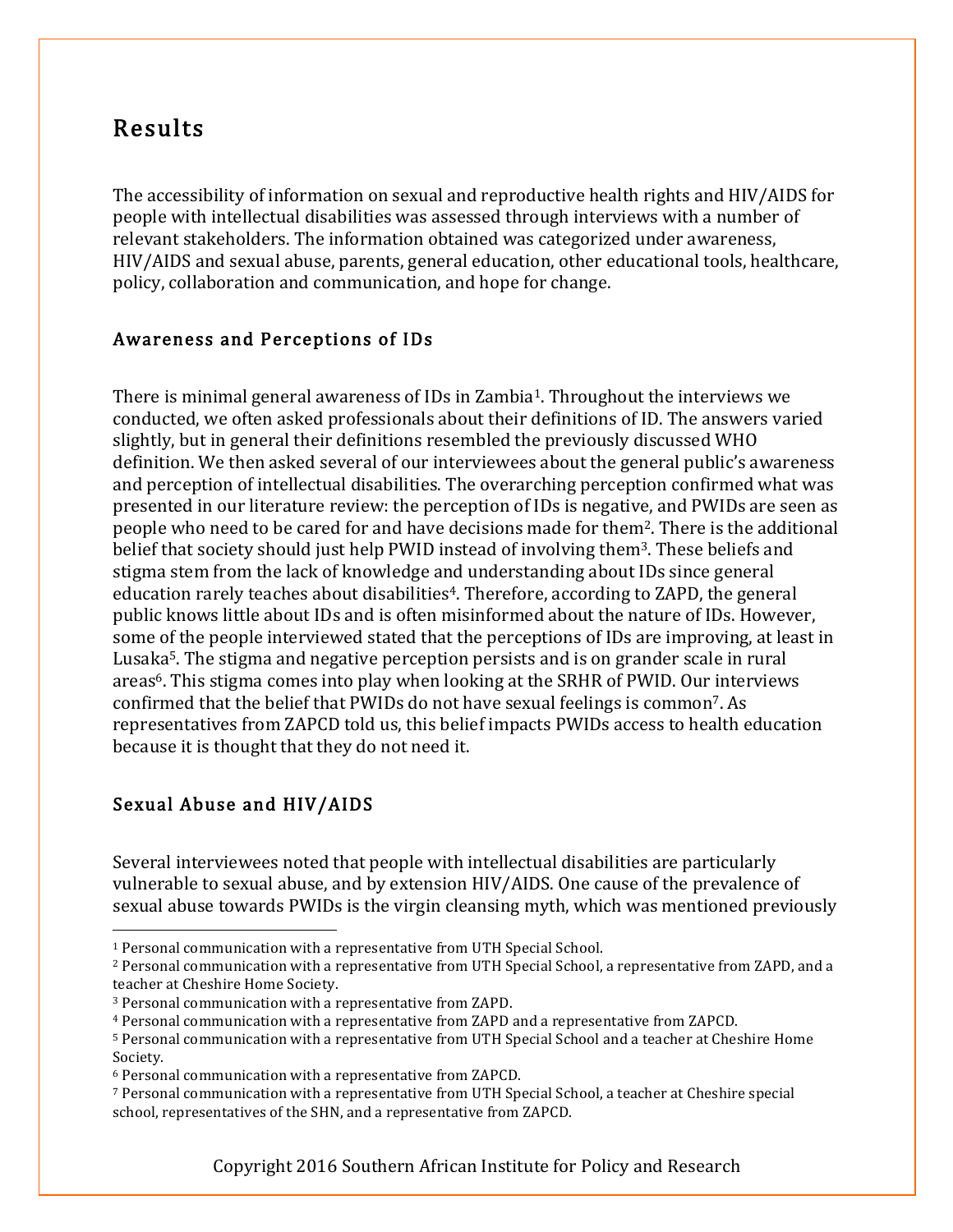in the background information, and is still prominent in Zambia according to the representatives from the SHN. Additionally, others may take advantage of PWIDs, who don't have enough information to prevent the abuse, and this can result in the transmission of HIV/AIDS8. For example, an HIV/AIDS specialist at the University Teaching Hospital explained a situation where this occurred. A young boy born with cerebral palsy was sexually abused by his father and a friend of his father, both of whom were HIV positive and intended to cure themselves based on what they understood of the virgin cleansing myth. The boy, who was HIV negative, is now HIV positive as a result of the abuse. As a result of stories like this one, many of the PWIDs who go to clinics, go for treatment following sexual abuse<sup>9</sup>. As we were told by the representative from UTH special school, stigmatisation towards people with HIV/AIDS also exists. Many students with IDs receive HIV/AIDS through mother-to-child transmission, and as a result it is a difficult topic to discuss with parents, as they do not want others to know they have  $HIV/AlDS^{10}$ . However, one teacher from Cheshire Home Society stated that the school she works at is careful never to stigmatise those with HIV/AIDS.

### PWIDs and their SRHR

Because the community generally believes that PWIDs do not have sexual needs, they receive little information about the SRHR<sup>11</sup>. However, our research suggests that informing PWIDs of their SRHR is of critical importance. One of interviewees, Janet Mwanza Kakusa, who mainly works with the hearing impaired, stated that when she interviewed people with disabilities, most of them stated that they had previously engaged in sexual behaviour and that it was their right to do so. Furthermore, she stated that they often saw sexual behaviour as a way to escape from their disabilities. However, when she asked them about what they knew about sex there was quite a gap in knowledge. For example, many thought that one could contract HIV/AIDS through the sharing of cups, clothes, or toilets. Although this research was conducted on those with hearing impairments, she mentioned that several of the learners she interviewed also had intellectual disabilities. Additionally, PWIDs are even more vulnerable to the lack of information due to the strong stigma associated with the ID and the nature of their disabilities. Thus, they may receive less information and understand less about their SRHR.

Most of our interviewees agreed that there was a wide gap in the information PWID were getting and the information that PWID should be getting about their SRHR12. Moreover, sometimes when information is provided it is misinterpreted leading to incorrect beliefs about sexual health and HIV/AIDS<sup>13</sup>. For example, if a teacher goes over information

 <sup>8</sup> Personal communication with a teacher at Cheshire Home Society and a clinic nurse.

<sup>9</sup> Personal communication with a clinic nurse.

<sup>10</sup> Personal communication with a representative from UTH Special School.

<sup>11</sup> Personal communication with Janet Mwansa Kakusa and a representative from PPAZ.

<sup>12</sup> Personal communication with Janet Mwansa Kakusa and representative from PPAZ.

<sup>13</sup> Personal communication with a representative from UTH Special School, a representative from ZAPCD, and Janet Mwansa Kakusa.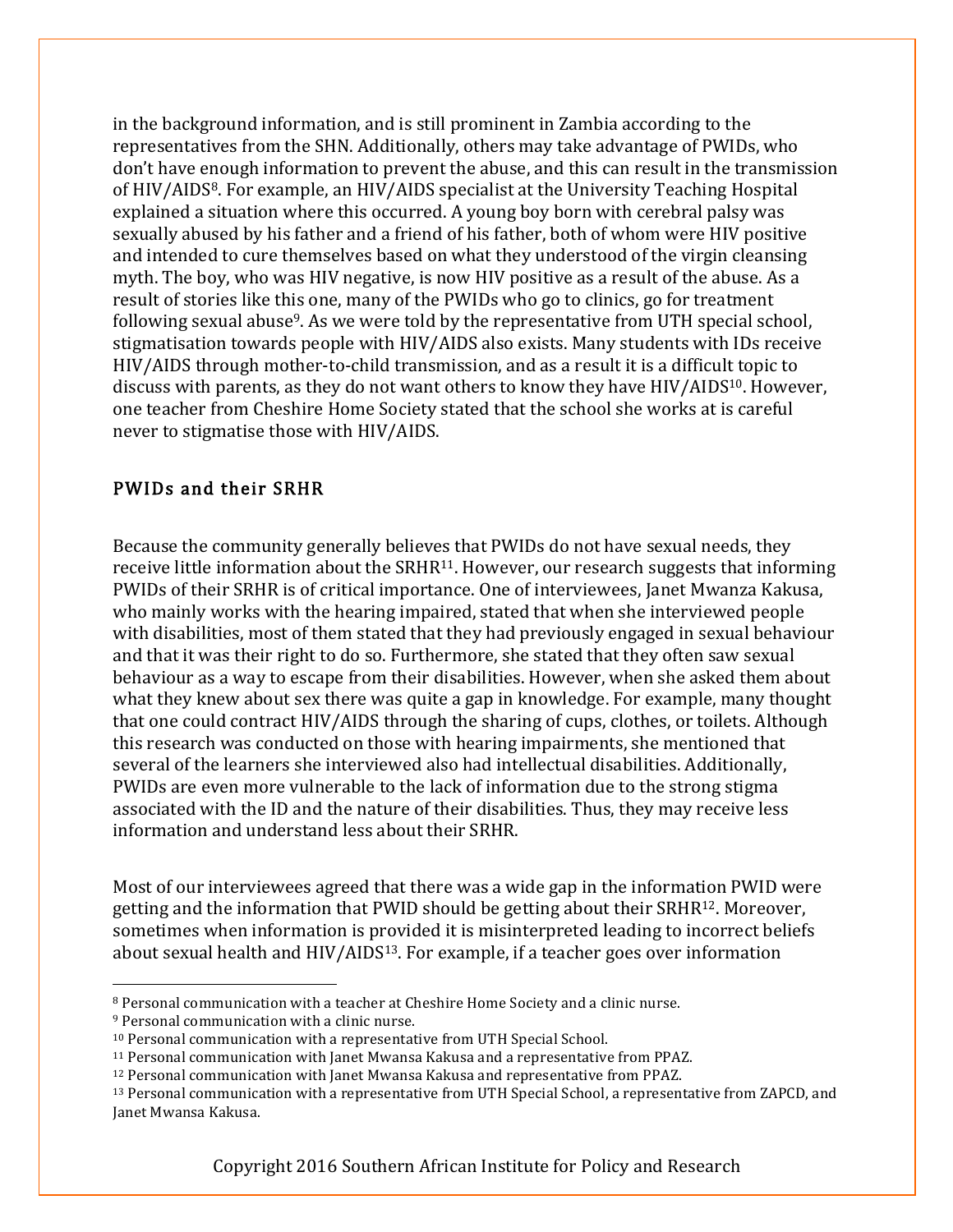quickly and says 'HIV cannot be transmitted by sharing cups', but the student with an ID misses the word 'not', the student may think that HIV can be transmitted by sharing cups. Because of these discrepancies and the vulnerability, all stakeholders contacted felt that it was important to make PWID aware of their SRHR. Since information about sexual health and reproduction comes from many sources, we investigated the efficacy of different sectors of society in providing PWIDs with SRHR information.

### Parents and Families

In the Zambian context, sex is a taboo subject between parents and children. According to Zambian Association of Parents for Children with Disabilities, parents and children do not talk about sexual relationships. Instead, to receive information about their sexual health, young people will talk to other relatives such as grandparents, aunts, or uncles<sup>14</sup>. Parents of a child with intellectual disabilities feel even less comfortable speaking to their child about their sexual health, often because according to a representative of Teacher Education and Special Services (TESS) within the Ministry of Education and a special education teacher at a primary school, parents are not even aware that a PWID has sexual needs<sup>15</sup>. This misinformation starts at birth, as doctors do not give much information to the parents about the ID according to the Special Hope Network. Consequently, representatives of UTH special school and of Zambia Association of Parents for Children with Disabilities (ZAPCD) stated that parents feel helpless and have trouble accepting that the child has an ID. They then turn to traditional thinking and believe that the child is a cursed or is a curse to the family<sup>16</sup>. This line of thought often leads to inadequate parental involvement, to neglect, or to parents hiding the PWID17.

According to the ZAPDC, parents do not have the tools and resources necessary to teach their children about their sexual health. Moreover, culturally parents are not the ones to teach their children about sex and relationships, the role is assigned to grandparents, aunts, and uncles18. Yet, several stakeholders, such as representatives from SHN and ZAPDC, stated that information about sex should come from the parents because the parents have the closest relationship with the PWID. Thus, it was suggested by some stakeholders, a representative from UTH Special School and a representative from the MoGE that parents should be better trained to talk to their child with an intellectual disability about their SRHR. The representative from MoGE also mentioned that this training should come from NGOs and ministries and that parents who are already trained

 <sup>14</sup> Personal Communication with a teacher at Cheshire Homes Society and a representative from the Anti-AIDS Teacher Association of Zambia.

<sup>15</sup> Personal Communication with a representative from the MoGE and a teacher in the special unit of Chibelo Primary School.

<sup>16</sup> Personal Communication with a representative from ZAPCD.

<sup>17</sup> Personal Communication with a representative from UTH special school, from the MoGE, and a teacher at Cheshire Home Society.

<sup>18</sup> Personal Communication with a represntative from ZAPCD.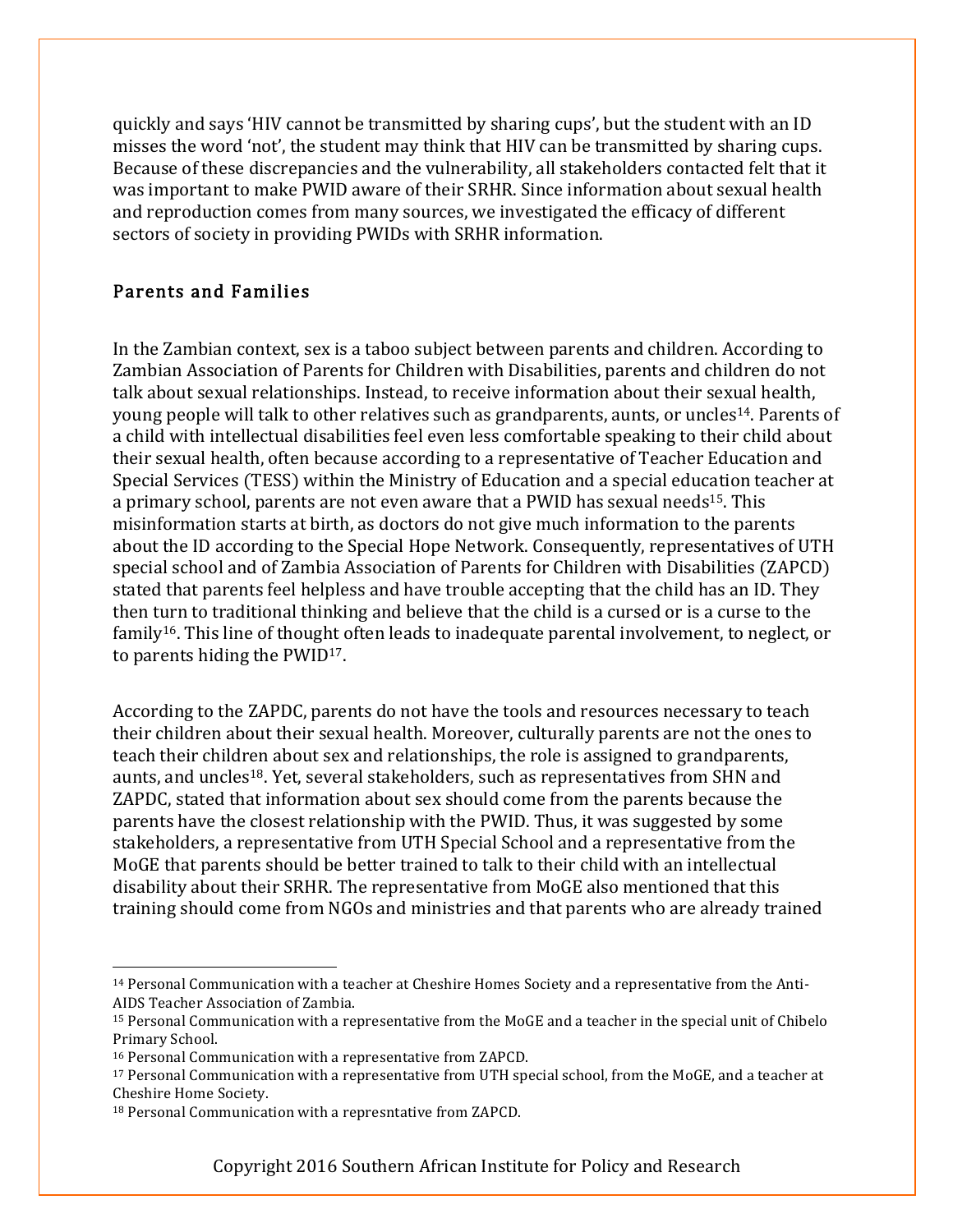could further other parents through parent support groups existing under organisations like ZAPCD, Sani Foundation, SHN, and other DPOs.

There have been some more general outreach programmes to attempt to involve the parents in the life of the PWID19. These outreach programmes have been seen as generally helpful. However, the outreach programmes we encountered do not help parents understand the sexual health and needs of the children. As a result, the programmes do not include components that tell parents how to teach their children about sexuality.

### Education Sector

If a PWID attends school in Zambia, they are either placed in a special unit at a mainstream school or they attend a school that is specifically for people with disabilities. The Zambian government is in charge some of these special schools while the private sector or NGOs are in charge of others. The special schools run by the government and the special units in mainstream schools both follow the general education curriculum, but it is up to the special education teachers to adapt the curriculum for PWIDs<sup>20</sup>. Teachers are expected to find the proper materials and resources to teach PWIDs in the way the teacher feels will be the most effective21.

The Ministry of Education has put together a Sexual and Reproductive Health Framework. According to the representative from AATAZ, this framework, which includes information about HIV/AIDS, is now integrated in the general curriculum, meaning that students learn about their reproductive health in a variety of classes such as the sciences, social studies, etc. However, there no specific time dedicated to teach sex education in the mainstream programmes. Through our interviews we were able to see that the SRH information disseminated to PWID varies greatly by school. The age at which sex education was first taught and the content taught differed by school and teachers. We saw that this was the case because government requires that a curriculum should be taught but it does not mandate how it should be taught<sup>22</sup>. Some stakeholders believed that sex education should start as early as possible while others believe it should mainly be taught between the ages of 12 to 15 years old<sup>23</sup>. Furthermore, some schools taught abstinence to their students with IDs while others incorporated information about safe sex in the sexual education programmes. In some institutions, the type of information taught also depended on the age of the learner24.

 <sup>19</sup> Personal Communication with representative from SHN

<sup>20</sup> Personal Communication with a representative from AATAZ

<sup>21</sup> Personal Communication with a representative from AATAZ

<sup>22</sup> Personal communication with a representative from UTH Special School

<sup>23</sup> Personal communication with a representative from UTH Special School, a representative ZAPCD, and a representative from the MoGE

<sup>24</sup> Personal Communication with a representative from UTH Special School.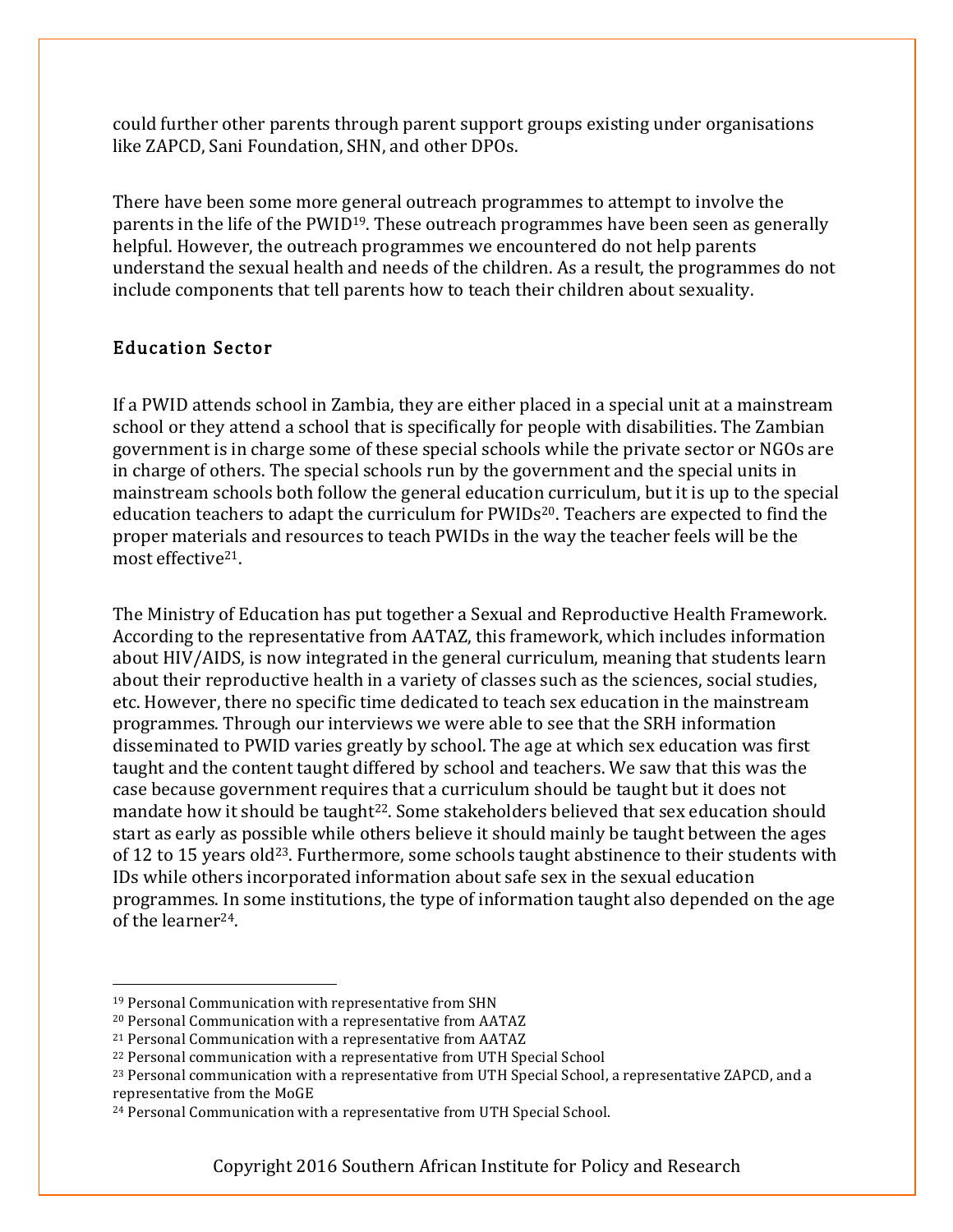The method and type of information taught to students with IDs was highly dependent on the school. For the purposes of this section, we will keep the identity of each school anonymous. One of the schools interviewed put together a more specific programme to teach PWID about their SRHR. In this programme, experiences are discussed and an answer and question format is used. At another school, the teachers themselves are responsible for adapting the curriculum and teaching the students with IDs about sexual health. At this school, teachers teach about body changes at puberty, pregnancy, and the dangers of unprotected sex. To ensure that all students with IDs understand what is being taught, teachers repeat the information and reinforce it with examples and drawing. Within the special unit of a different school in Lusaka, the teacher we to whom we spoke said she adequately taught her students about their sexual health given the resources she had available. However, she also gave examples of how some of students had been sexually abused. Finally, at a nongovernmental school, there was no set sexual health curriculum. When we asked the why the school did not have a set curriculum for sexual education, they answered that because they focused on younger kids, they did not see SRHR as a priority. Yet, when they saw the need, they informally addressed the topic of love and relationships. Our interviews with a variety of schools demonstrate that range of SRH information given to PWID depending on the school that they attend.

Most stakeholders agreed that the education system and teachers play a crucial role in teaching PWID about their SRHR. However, teachers complained that they were not provided the proper material to teach students about their sexual health<sup>25</sup>. They stated that they would be better equipped to teach PWID about SRHR if provided with easy read<sup>26</sup> material including books, pamphlets, charts, and diagrams. The teachers also mentioned that special units and special schools were understaffed. Since it takes longer to teach PWID, teachers have to spend more time with the students to meet the expectations of the curriculum. Hence, the MoGE and special education teachers agreed that there should be about one teacher per four students. However, in reality we witnessed that in government schools the ratio of teachers to students was about one teacher for every ten students<sup>27</sup>. Additionally, the high teacher and staff turnover in special education makes it hard to train teacher to teach PWID about their SRHR. Teachers and other interviewees also brought up ideas concerning the training they received. Some stated that the teachers were not specialized or properly trained to teach their students with intellectual disabilities about sexual health<sup>28</sup>. One of our stakeholders suggested that more research-based methods should be taught to special education teachers and that special educations teachers should receive more hands-on training29.

 <sup>25</sup> Personal communication with representatives from UTH Special School, a teacher at Cheshire Homes Society, and a special education teacher at Chibelo Primary School.

<sup>&</sup>lt;sup>26</sup> Easy read material is material adapted to people with intellectual or learning disabilities. It presents the text in an easy, accessible format. It usually uses short, simple sentences combined with images (Foundation for People with Learning Disabilities).

<sup>&</sup>lt;sup>27</sup> Personal communication with representatives from UTH Special School, a teacher at Cheshire Homes Society, and a special education teacher at Chibelo Primary School.

<sup>28</sup> Personal communication with a representative of TESS within the MoGE.

<sup>29</sup> Personal communication with representatives of SHN.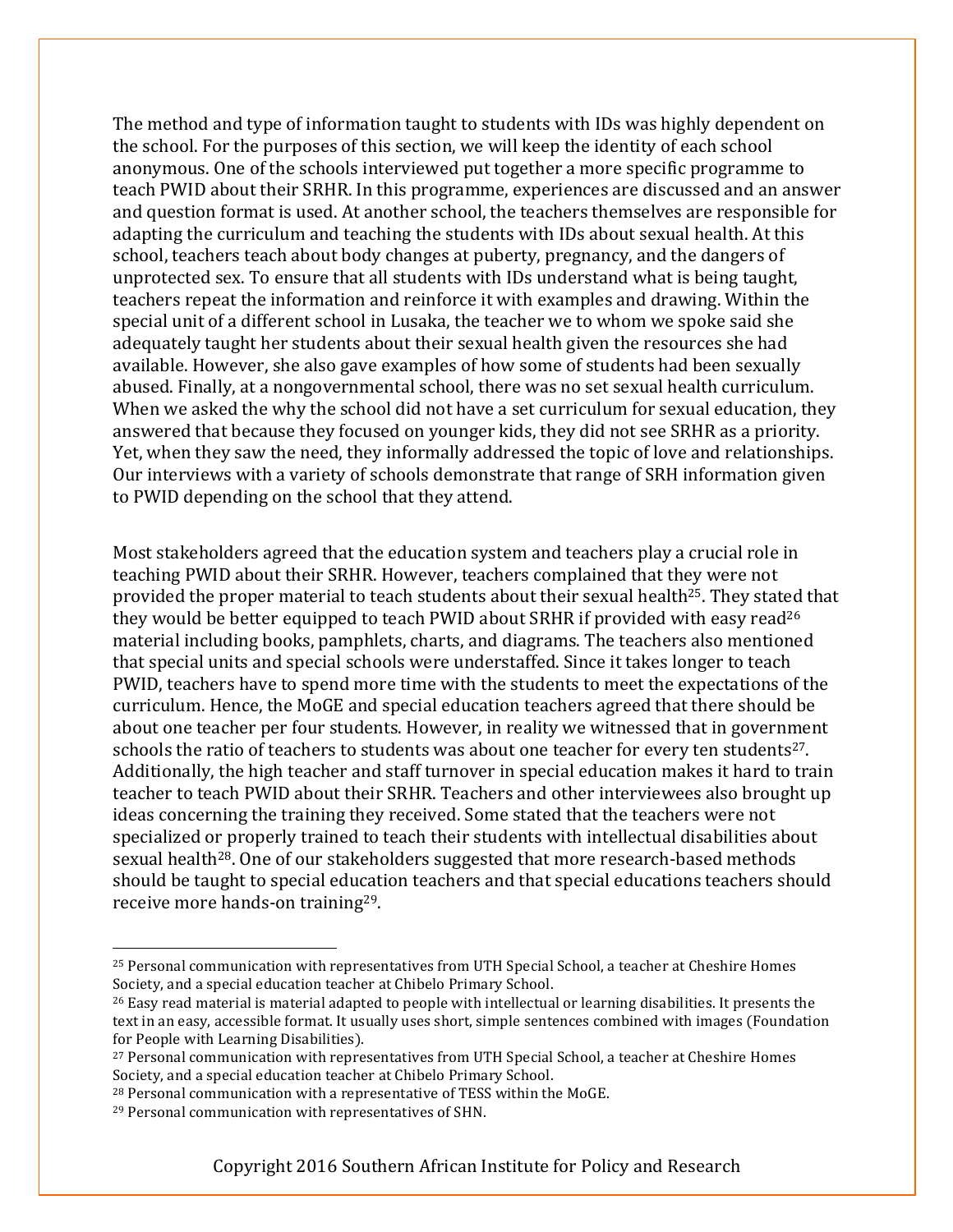### Other Educational Tools

Educational programmes offered outside of school curriculums have the potential to provide PWIDs information about their sexual and reproductive health rights and HIV/AIDS, but at this time no organisation we interviewed offers this service. Planned Parenthood Association of Zambia (PPAZ) offers health talks in communities and four clinics that disseminate SRHR and HIV/AIDS information, however PWIDs are not considered to be a vulnerable group due to the lack of information the organisation has on how to provide services to them. As a result, there are no special programmes to target them, not because of a lack of funding but because of this lack of information<sup>30</sup>. The Anti-AIDS Teachers' Association of Zambia (AATAZ) also provides information on SRHR and HIV/AIDS, but PWIDs are not specifically reached through this programme. The association offers programmes at 66 schools in Lusaka to provide this information; however, a lack of resources, particularly financial and time resources, prevents them from creating programmes specifically for PWIDs31. Finally, the Special Hope Network, an NGO that works with children with disabilities, does have outreach programmes that work with children with IDs and their parents. These programmes are offered at compounds, and parents and PWIDs in the area attend for six hours each week. However, this programme does not teach information on SRHR and HIV/AIDS, although it is specialised for PWIDs<sup>32</sup>. Across these three different programmes, none are able to teach SRH and HIV/AIDS information to PWIDs, showing there is a lack of other educational tools and programmes to meet this need.

### Healthcare Sector

Healthcare can play a role in preventing IDs, as many causes of the prevailing IDs in Zambia are preventable, and for those who already have IDs, early identification is important 33. Issues that occur before, during, or after birth, including prolonged birthing process or an untreated illness, can cause  $\text{IDS}^{34}$ . Currently in Zambia, there is no screening process at birth to identify children with IDs. One achievable solution to this issue is to follow the model used in Zimbabwe for recognizing children with IDs. Infants who are at risk for IDs at birth have an indication of this on their records, then at a follow up appointment they are screened for an ID. This process has been highly effective in Zimbabwe, and could be very beneficial to use in Zambia<sup>35</sup>. Children in Zambia who are diagnosed with an ID receive this assessment at a hospital; however, this service is only available at three hospitals in the

 <sup>30</sup> Personal communication with a representative of PPAZ.

<sup>31</sup> Personal communication with a representative of AATAZ.

<sup>32</sup> Personal communication with representatives of SHN.

<sup>33</sup> Personal communication with representatives of SHN.

<sup>34</sup> Personal communication with representatives of SHN.

<sup>35</sup> Personal communication with representatives of SHN.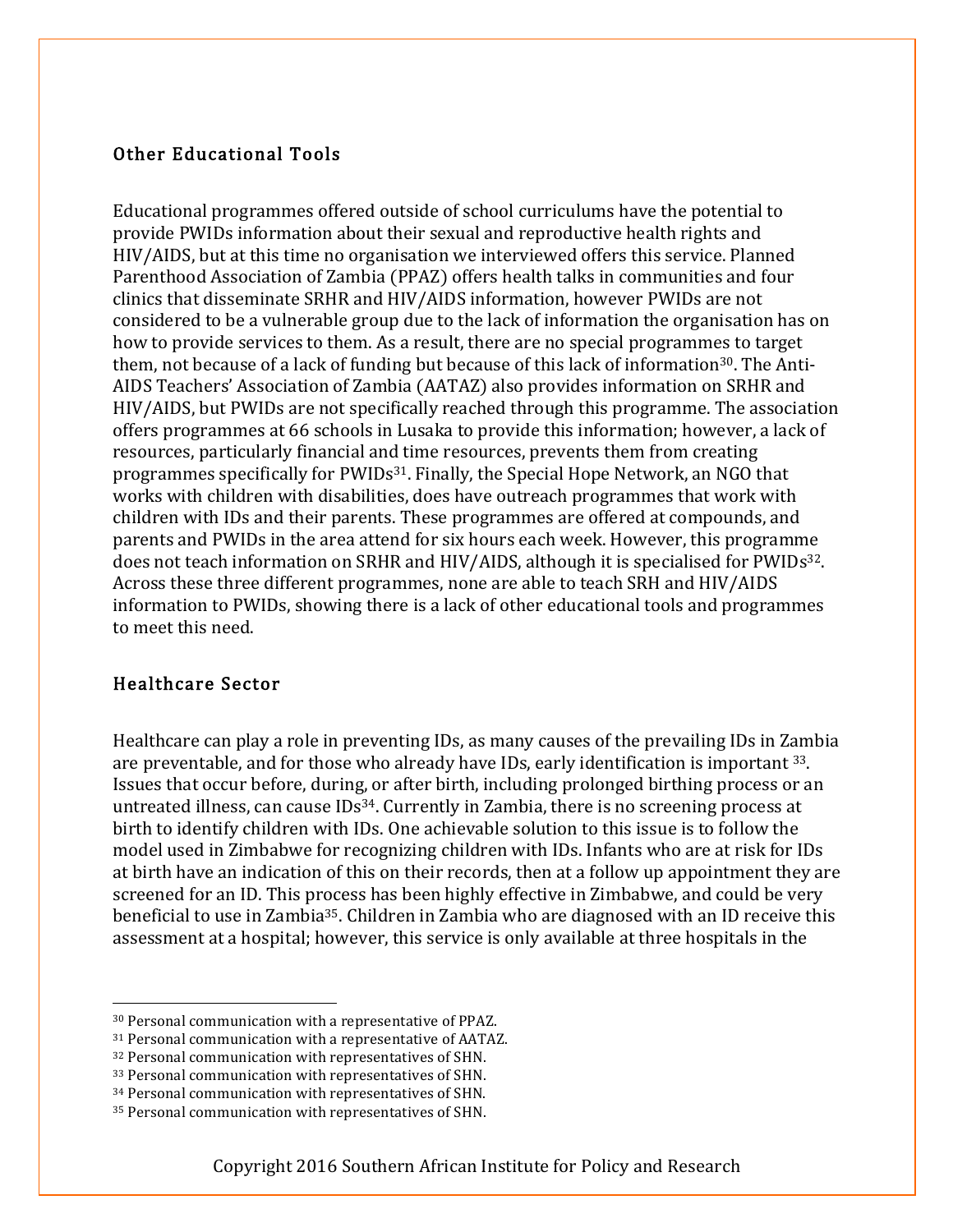country, all of which are located in Lusaka. This assessment is then used by a specialist then uses to assign them to a school<sup>36</sup>.

There are a number of issues that healthcare workers face in providing treatment to PWIDs. Although health clinics and hospitals should be providing information on sexual health according to the one of the teachers we interviewed, healthcare workers are not given enough training on how to treat PWIDs and present information to them in a way that they can understand, including information on sexual health<sup>37</sup>. There are also no nurses specialised to treat PWIDs<sup>38</sup>. The tools and resources developed to teach PWIDs are only accessible to people at some hospitals and schools, not the wider population<sup>39</sup>. For example schools associated with medical facilities have advantages over those who are not<sup>40</sup>. Additionally, while some facilities like UTH are equipped to present information to PWIDs, clinics often do not have the tools and resources to do this<sup>41</sup>. Furthermore, while every constituency has a government clinic, these clinics are understaffed, under resourced, and there is not much knowledge about disability as a whole<sup>42</sup>. Despite the prevalence of these issues, DPOs have not reached out to one health clinic interviewed<sup>43</sup>. One vision for change offered by an HIV/AIDS specialist interviewed at UTH is the advanced treatment centre model. These centres link the community and education sectors to the healthcare sector, because of the impact they have on healthcare<sup>44</sup>. Furthermore, it would be beneficial to have more schools with relationships with healthcare facilities to better provide students with health services and information<sup>45</sup>. Finally, there should be clinics and services specifically for PWIDs, with nurses who are trained to identify and treat PWIDs46.

For PWIDs and parents, there are a number of barriers in accessing and utilizing treatment. Due to the stigma associated with IDs, many parents are reluctant to even bring their child to a healthcare worker<sup>47</sup>, and knowledge on what services are available at clinics is not given to PWIDs also due to stigma<sup>48</sup>. At one healthcare clinic in Lusaka, a nurse interviewed said that she had not seen patients with IDs come in for information regarding their SRHR, because they don't have knowledge on what services the clinics offer, nor do their parents, but this needs to change. When PWIDs do go to clinics with their parents, healthcare workers typically explain the information to the parent, with little effort to ensure that the

 <sup>36</sup> Personal communication with a representative of UTH special school.

<sup>37</sup> Personal communication with a HIV/AIDS specialist at UTH, representatives of SHN, representatives of ZAPCD, Janet Mwansa Kakusa, and a clinic nurse.

<sup>38</sup> Personal communication with representatives of ZAPCD and a clinic nurse.

<sup>39</sup> Personal communication with a HIV/AIDS specialist at UTH.

<sup>40</sup> Personal communication with a clinic nurse.

<sup>41</sup> Personal communication with a clinic nurse.

<sup>42</sup> Personal communication with representatives of SHN and a clinic nurse.

<sup>43</sup> Personal communication with a clinic nurse.

<sup>44</sup> Personal communication with a HIV/AIDS specialist at UTH.

<sup>45</sup> Personal communication with a clinic nurse.

<sup>46</sup> Personal communication with a clinic nurse.

<sup>47</sup> Personal communication with a HIV/AIDS specialist at UTH.

<sup>48</sup> Personal communication with a clinic nurse.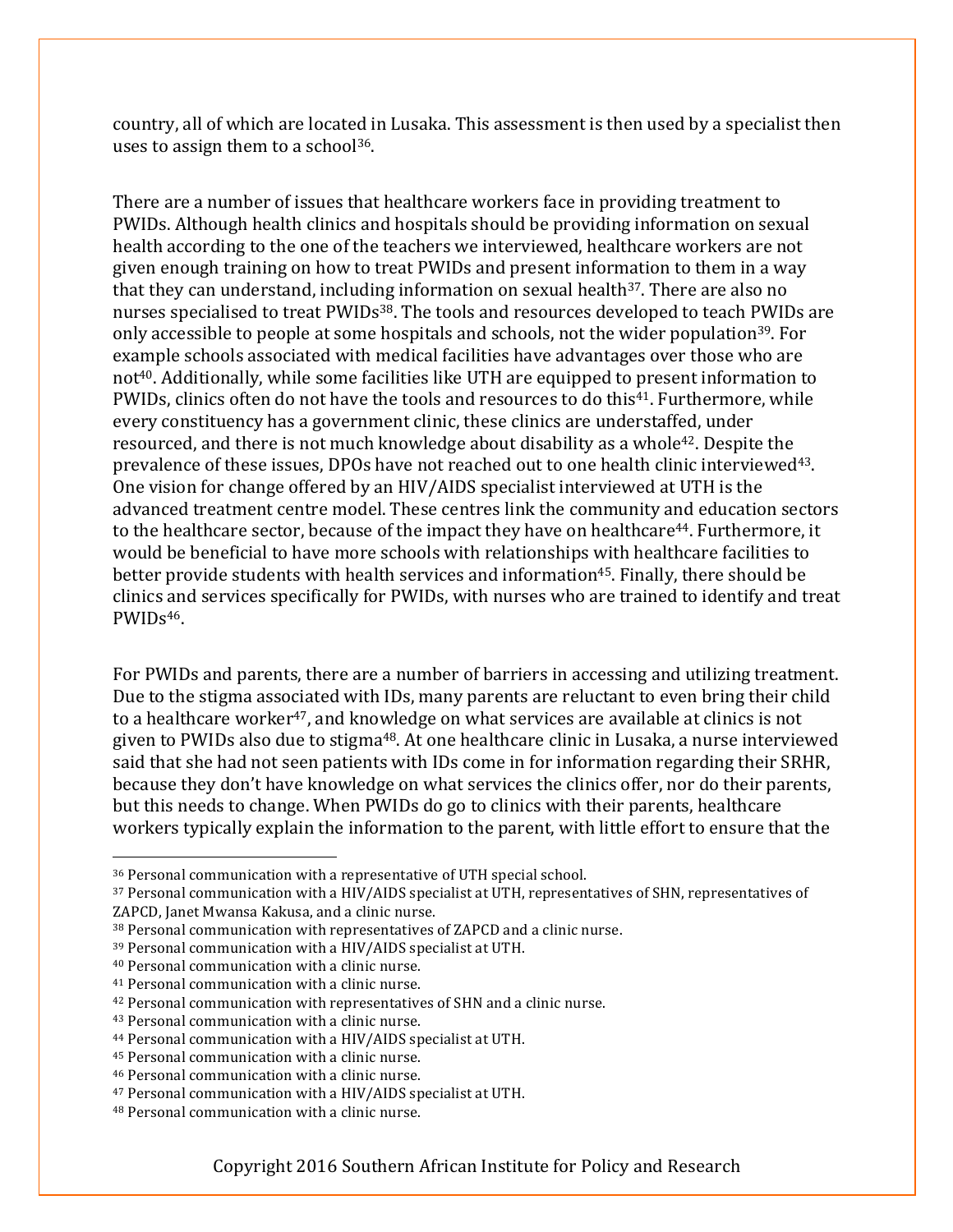patient also understands<sup>49</sup>. There are also barriers that PWIDs face associated with following a treatment regimen. Either the PWID must depend on others to adhere to the regimen, or if they are independent, they may struggle to follow it<sup>50</sup>. Furthermore, some antiretroviral treatments must be taken with food, and many PWIDs struggle with food insecurity, and therefore cannot adhere to the treatment<sup>51</sup>. However, for PWIDs at UTH, there is access to school, counselling, specific healthcare workers, and upkeep52.

### Policy

When evaluating the results of the interviews, a valid conclusion drawn is that there is a division between policymakers and the people impacted by policies. All of the people interviewed, besides one individual, felt that there are gaps between policy and what actually happens in a classroom. The one individual that felt no gaps currently exist, has never taught students with intellectual disabilities nor have they interacted with PWIDs on a daily basis, so their opinion comes from a different perspective. The individual believed no gaps existed because all teachers receive the same amount of attention from government and they all have the same resources provided to them by the government.53 The rest of the interviewees believed that the reason for the gap between policy and implementation could be linked to policy makers not being aware of PWIDs needs. Specifically, we are addressing the gaps that exist when government is implementing Divisions 1 and 2 of the Persons with Disabilities Act, which are based off of the 24<sup>th</sup> and 25th Articles of the UNCRPD. A general census among the interviewees was that special education teachers should be better incorporated into positions of power such as Ministry or school government positions to close the existing gaps between policy and practice.

A contributing reason to the gaps between policy and practice is the heavy reliance upon ZAPD, the key organisation behind implementing the Persons with Disabilities Act of 2012. The representative from ZAPD stated that their failure to properly implement policy was due to two factors: lack of funding and human resources. The representative of ZAPD felt that government does not provide them with enough funding to be able to properly support disability initiatives. The human resource problem is a result of not enough people knowing about the struggles that PWDs endure. The people that are involved in the disability movement are usually only involved because one of their family members has a disability.54 The representative believed that ZAPD could obtain better funding if there was greater awareness of PWDs. The lack of sensitivity towards PWDs is demonstrated by the fact that neither government policies nor the books used in schools are written in a way that is understandable to PWID.

 <sup>49</sup> Personal communication with a HIV/AIDS specialist and a clinic nurse.

<sup>50</sup> Personal communication with a HIV/AIDS specialist at UTH.

<sup>51</sup> Personal communication with a representative of AATAZ.

<sup>52</sup> Personal communication with a representative of UTH special school.

<sup>53</sup> Personal communication with a representative of AATAZ.

<sup>54</sup> Personal communication with a representative of ZAPD.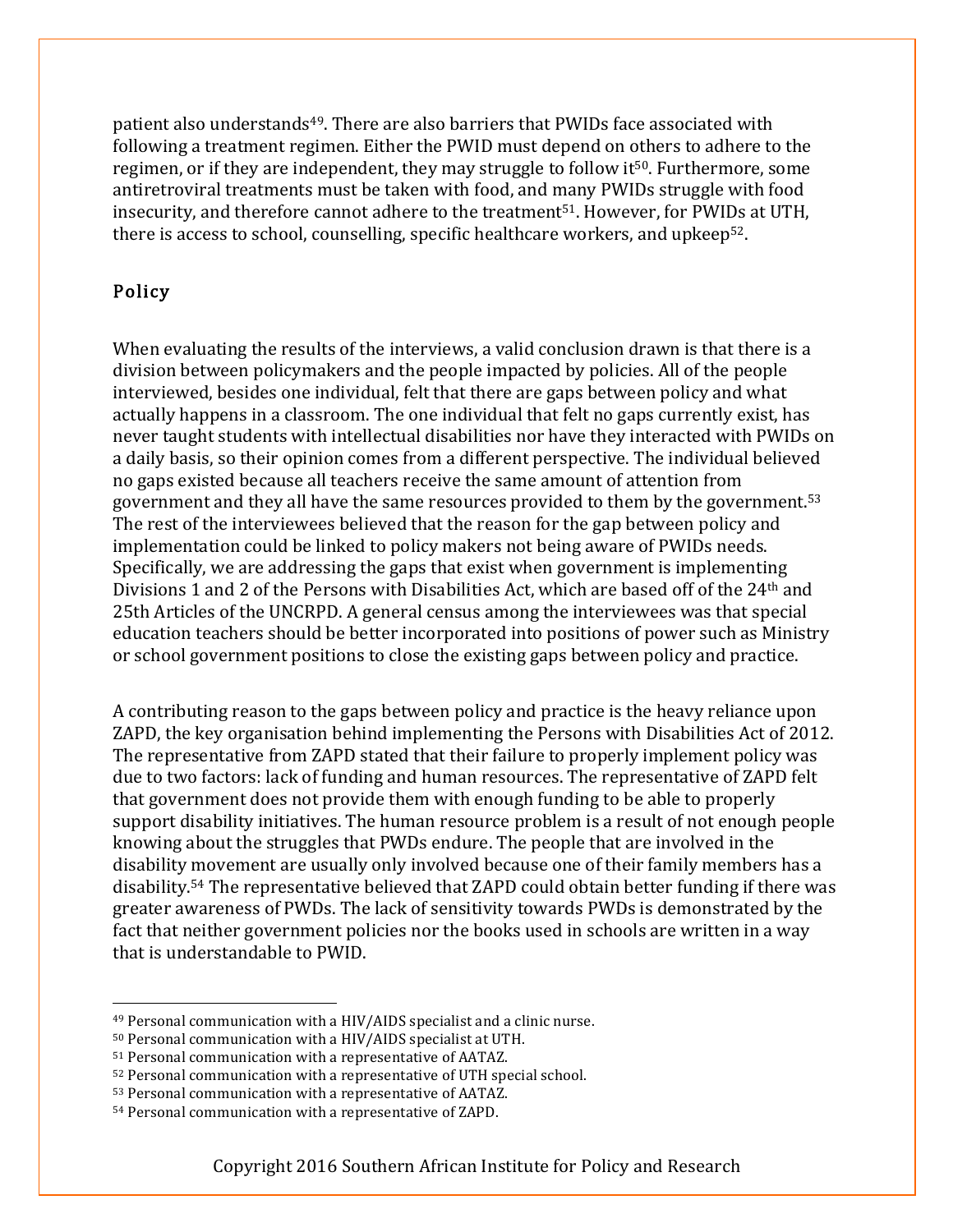A department of the Ministry that was interviewed was TESS (Teacher Education and Specialised Services), which is responsible for overseeing how special education is taught in the school systems. When questioning the Head of TESS about how to improve PWIDs access to their SRHR, he stated that policy should be improved because under the current system all students receive the same funding. However, according to Article 22(2)(f) under Division 1 of the Persons With Disabilities Act, schools are supposed provide resources that maximise a student's possible academic and social development. The MoGE gives funding for these resources to the schools, meaning the government covers the costs of these additional learning materials. Under this provision, it would seem that schools should have funding allocated to making sure adequate resources are available to students with disabilities; however, this information would contradict statements made by the head of TESS.

As previously mentioned, the nurse that was interviewed felt that PWIDs rarely use clinics. Additionally, the nurse felt that fellow nurses, including herself, were not adequately equipped with tools nor was she specifically trained to provide services to a PWID. The statements made by the nurse conflict with Article 27(a) under Division 2 of the Persons with Disabilities Act, which requires that the MoH make sure all facilities are able to provide PWDs health services within the same range, quality, and charges as non-disabled persons.

### Collaboration and Communication

A common issue mentioned by the schools' administrative staff is the lack of weight given to their opinions by the ministry officials. All of the school officials that were interviewed complained about the communication between special education and ministry officials.55 Overall, they all believed that communication between the two groups needed to improve. According to a teacher in special education, the only way that government heard of teacher's complaints in the past was from scattered conferences, but there was still no way of making sure their needs are going to be met56. None of the teachers interviewed mentioned the existence of other platforms that can be used to voice their opinions to government. All of the schools that were interviewed stated that a member of the Ministry had not visited their school within the last year. Out of the 646 schools in Lusaka, the MoGE, the ministry responsible for inspecting the sexual education taught in schools, had only visited 64 schools.<sup>57</sup> The reason they were unable to visit more schools is because they have a limited amount of time and resources<sup>58</sup>.

 <sup>55</sup> Personal communication with a teachers at Bauleni School, UTH Special School, Chibelo Primary School and Cheshire Special School.

<sup>56</sup> Personal communication with a teacher at Bauleni School.

<sup>57</sup> Personal communication with a representative of AATAZ.

<sup>58</sup> Personal Communication with Janet Mwansa Kakusa.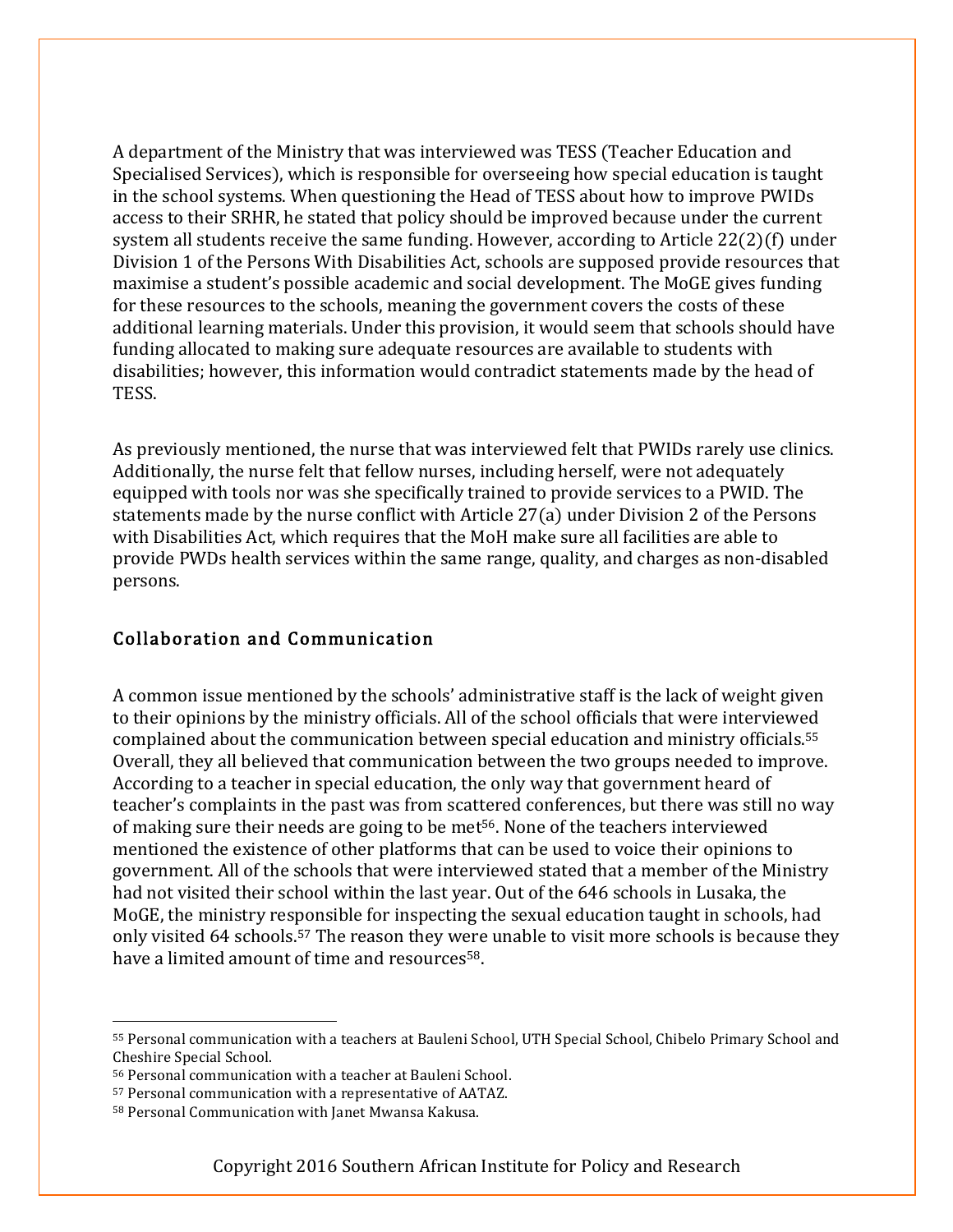Among the representatives that were interviewed, all of them were consistent in stating that there needs to be greater communication and collaboration among the different organisations that help PWIDs. All of the representatives were asked who were the key stakeholders and all of the representatives at least replied that: parents, special education teachers, DPOs, government officials, and health clinics were the people that should be in regular contact.

The lack of communication between special education and governmental figures has affected the way teachers teach sex education to students in special education. Based off the Zambian Education Bill, there is no separate curriculum for students without disabilities and students with disabilities. Some of the teachers interviewed felt that a separate curriculum is not ideal because students with disabilities need to still learn the same material and receive a similar quality education. However, the information presented to students with disabilities is left up to the teacher's discretion. The representative from PPAZ shared that government's leniency in endorsing curriculum has resulted in not all the same information being provided to all students. The representative from PPAZ noted that during their trips to different schools they noticed some endorsed abstinence while others endorsed safe sex.

Among the individuals that were being interviewed, most of them felt that DPOs currently do not play a role in the education system.59 One of the teachers stated how she did not know of a continuing education programme, where she could send a student if she felt they were not prepared to go into the mainstream education system. Many of the interviewed teachers said they would like DPOs come to their schools and have them articulate what they feel PWIDs should know about their SRHR. Previously, the Bauleni School had great relations with the ZAPCD, but their last meeting with the school took place in 2010.<sup>60</sup> When interviewing the representative for PPAZ (Planned Parenthood Association of Zambia) he stated that currently, PPAZ has no programmes or specialty training for persons with disabilities. They said that the reason that they did not have any initiatives for PWIDs was not due to funding issues but because they did not consider PWIDs a vulnerable population. Near of the end of the interview he said moving forward he would be open to working with a DPO if they had been approached.

There has been strong collaboration between schools that are either attached to a hospital or in close proximity to a clinic.<sup>61</sup> A representative of the hospital acknowledged that they should visit other schools, but their efforts remain limited due to their resources<sup>62</sup>. The Head Teacher of the Bauleni Special School has collaborated with the local clinic to host heath talks throughout the school year.

 <sup>59</sup> Personal communication with a teachers at Bauleni School, UTH Special School, Chibelo Primary School and Cheshire Special School.

<sup>60</sup> Personal communication with a teacher at Bauleni School.

<sup>61</sup> Personal communication with a teachers at Bauleni School and UTH Special School

<sup>62</sup> Personal communication with a HIV/AIDS specialist at UTH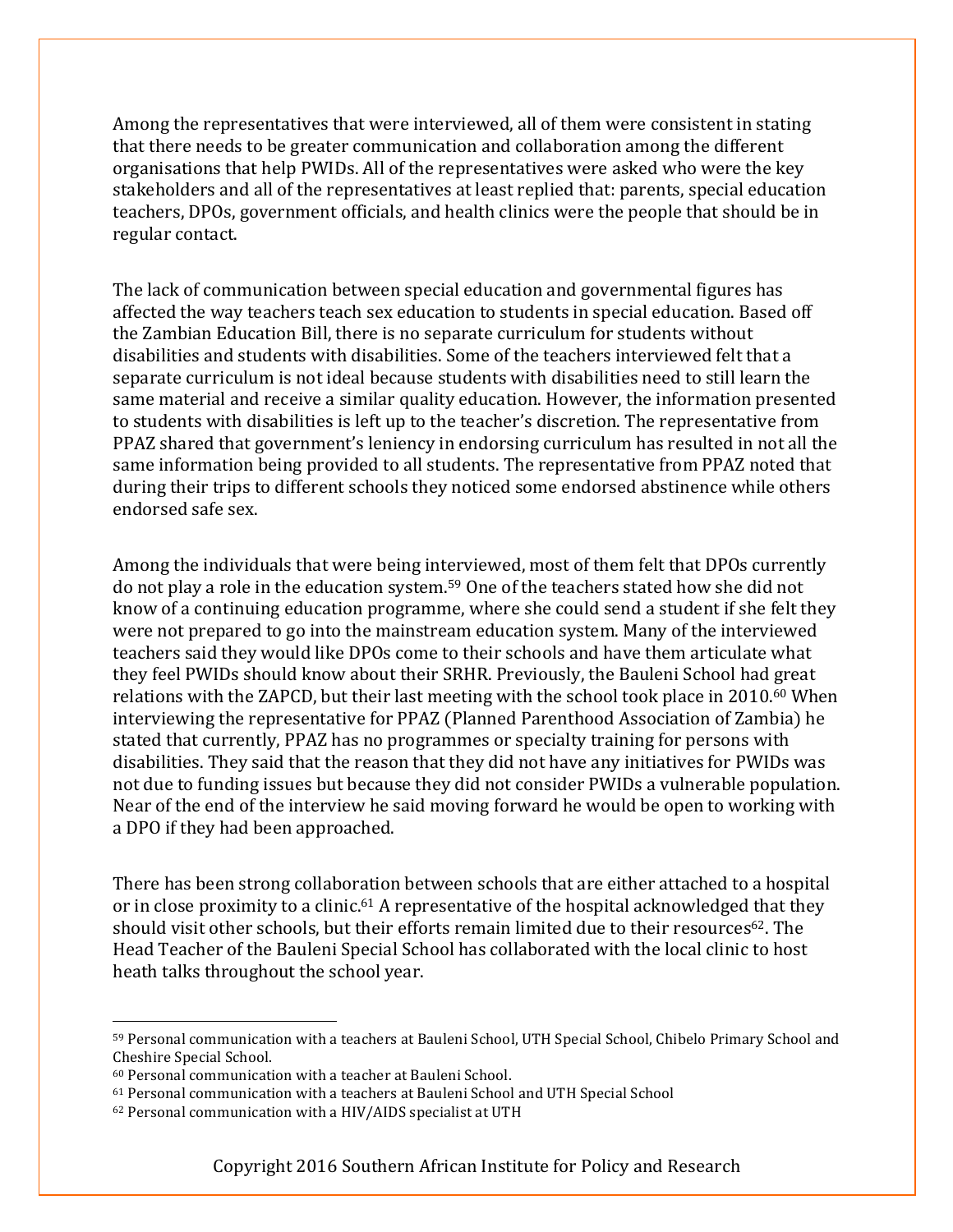### Change

The trend for people who have constant interaction with PWIDs shows that they are more hopeful that change can take place.<sup>63</sup> While some of the people interviewed feel that the stigma associated with PWIDs exercising their SRHR has decreased over time, many still feel it is a barrier to change. The stigma still exists because PWD are not regularly seen in their communities64. It is hard for the people of Zambia to identify a person with an intellectual disability because they do not know how to define them. One representative felt that people in Zambia could not identify a person with an intellectual disability, but if you said a mentally retarded person then they would be able to identify them<sup>65</sup>. In order to increase awareness many of the representative believed different vehicles could be used such as radio and television.

Despite the representatives of the Special Hope Network (the only non-Zambian people interviewed) feeling that there is a clear chain of command when it comes to creating change in Zambia, the results from the interviews indicate otherwise. When speaking with organisations associated with the government, they believed that in order to change how government approaches the disability movement, there needs to be greater advocacy by the constituents of Zambia. The representative of ZAPD believed that collaboration could start once people began to advocate for change. Additionally, the representative from ZAPD believed that they possessed persuasive power as an entity of the government, but their actions do not gain traction if people are not advocating for the change. While the nongovernmental figures believed that change could only take place when its starts from the top and filters down.66 This demonstrates while many believe change can happen in Zambia, there is no clear consensus on how it starts.

 <sup>63</sup> Personal communication with a teachers at Bauleni School, UTH Special School, Chibelo Primary School and Cheshire Special School.

<sup>64</sup> Personal communication with representatives of SHN.

<sup>65</sup> Personal communication with a representative of ZAPD.

<sup>66</sup> Personal communication with a teachers at Bauleni School, UTH Special School, Chibelo Primary School and Cheshire Special School and HIV/AIDS Specialist at UTH.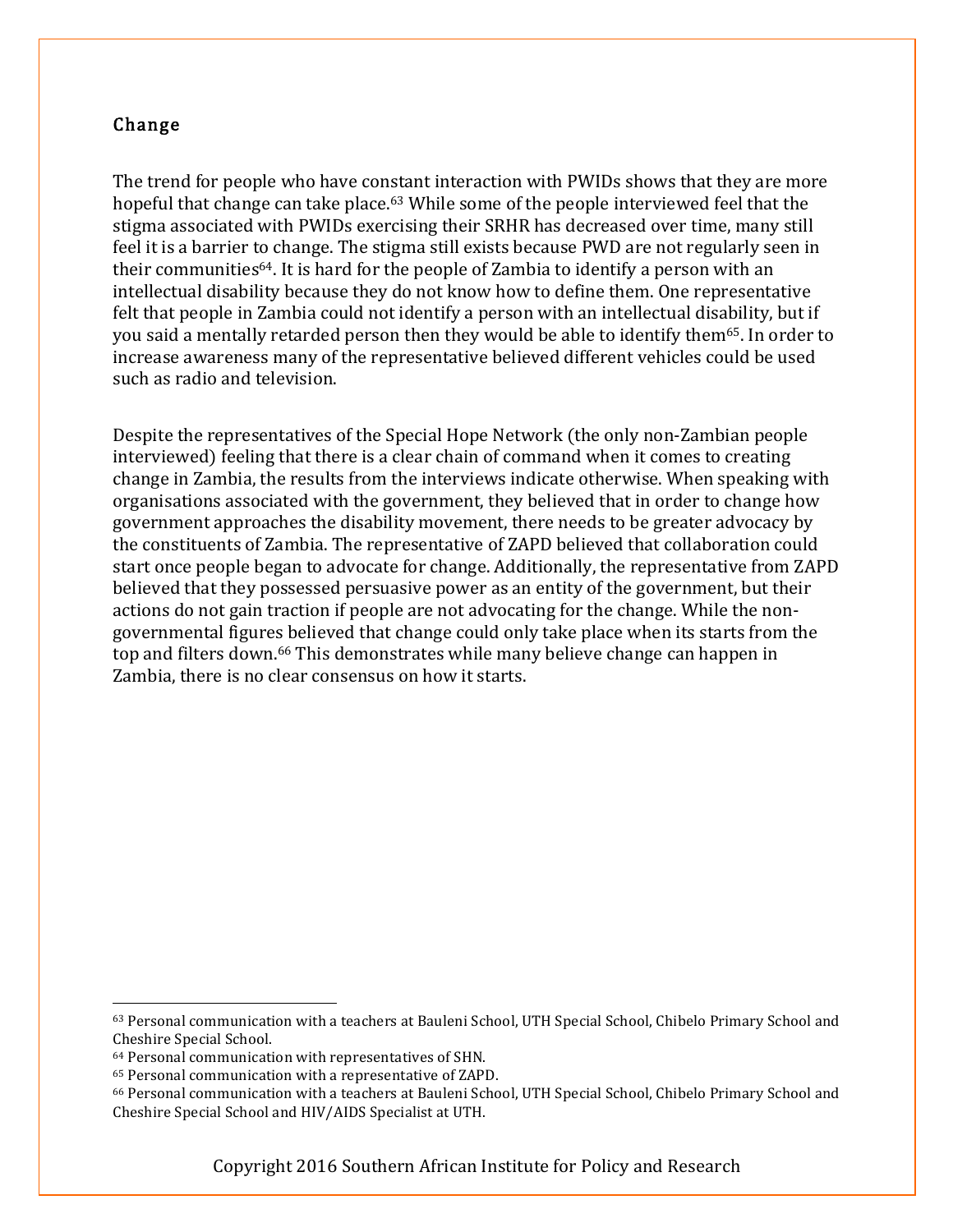# Recommendations

In light of our results, we suggest changes in several sectors to increase PWIDs' awareness of their own SRHR. All of these recommendations will have a greater impact if there is an increase in awareness and a destigmatisation of IDs.

### Recommendation for Parents and Families: Destigmatisation of IDs and SRHR within the Family Context

In light of cultural barriers, parents should not be relied on to talk about sexual health with their children. However, within the context of disabilities, it may be beneficial for parents to open that conversation with their child with an ID. In order to do so, parents should be provided with training by DPOs as to how to best approach the conversation. We also recommend that parents come into the sex education classes of PWIDs to see what the PWIDs are learning. The parents would then be able to reinforce or complement the information at home.

Parents should also become advocates for the rights of their children with disabilities. Because PWIDs have trouble advocating for themselves, parents should be at the forefront of the awareness and destigmatisation movement. There should be capacity building workshops at the community level by organisations such as ZAPCD to empower parents to advocate for their child with an ID.

### Recommendation for the Education Sector: Adapting the Curriculum, Increasing the Training of Teachers, and Providing Better Tools for Teachers

Because of the great variation between the sex education curriculum taught between different schools for PWID, we recommend that special education teachers and curriculum developers work together to better and more uniformly adapt the sex and health curriculum for PWID. In this adaptation, curriculum developers and special education teachers should decide at what age to start the sex education and what should be included for each age group. From our research, we recommend that health education start as early as possible due to the increased vulnerability of PWID to sexual abuse. We also suggest that the curriculum involve a list of tangible goals that the PWID can learn to reach. For example, by a certain age PWID should know what is or is not an acceptable touch by another person.

Along with adapting the curriculum, it would be beneficial to better train teachers to inform students about their SRHR, as several interviewed teachers said they felt like they had not received adequate training to teach about SRHR to PWID. For example, one of our stakeholders suggested that special education teachers receive more hands-on training.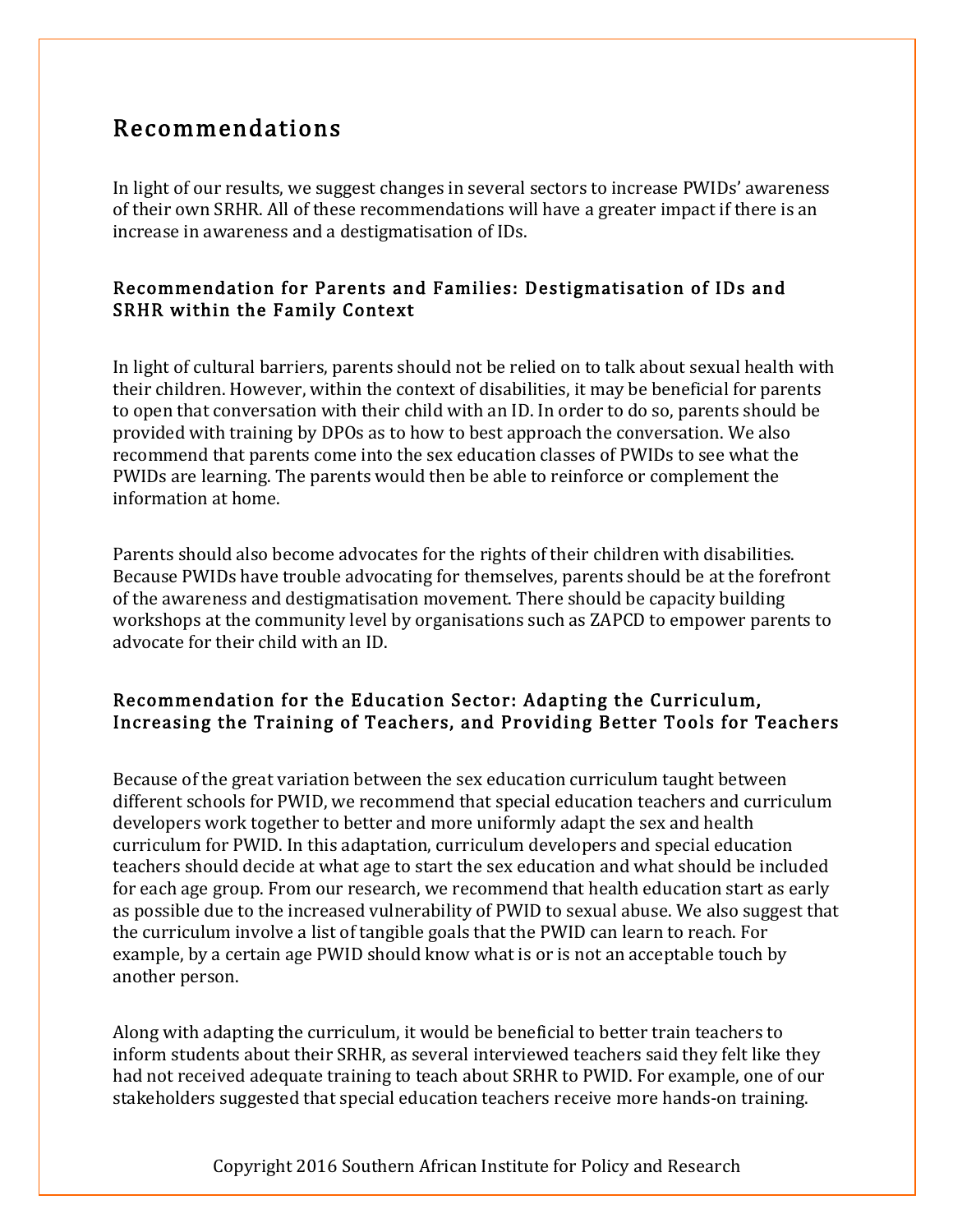More hands-on teaching could be achieved through involving soon-to-be special education in special education classes. Along with better-trained teachers, there should be more teachers per student with ID in classes. The student to teacher ratio should be about four or five students per one teacher as recommended by most of our stakeholders.

Even with better training of special education teacher and student to teacher ratio, the Ministry of Education should provide teachers with more tools and resources to teach sex education. Specialists should develop books and posters in easy-read format to distribute to special education schools. When provided with these materials, teachers would be able to reinforce SRHR topics covered in the classroom. Videos and drama skits could also help reinforce the material.

Under the current system, special education is only represented on a ministry level through the position of TESS. Special education is one of four units TESS oversees. According to statistics provided by the MoGE, there are 108,149 students with special needs as of 2014 (nearly 3% of the students that are attending school). Based on the handful of teachers that were interviewed, many of the special education teachers interviewed believed that the issues of PWIDs were not being addressed because members of the ministry do not understand their needs<sup>67</sup>. Additionally, when speaking with the Head of TESS about the gaps in policy, the suggestion he made contradicted current policy. Thus in the short term, we recommending that TESS increase the amount of time they spend advocating and catering to the special education population. Based off the interview, we believe that TESS should have a greater understanding of what happens in the classroom.

Then, ideally in the long-term and with enough resources, we recommend that there be greater representation of disability specialists in ministry positions. For instance, in the MoGE there should be some ministry positions filled with disability specialists, who have experience in special education. We believe that greater representation in government will help make sure students with special needs are not forgotten and that resources are better allocated.

### Recommendations for Health Sector: Greater Involvement in Informing PWID of their SRHR

Currently, most of the information PWIDs receive about their SRHR comes from family members or the education sector. However because the information received is still sparse, greater involvement of the health sector would enhance the information PWIDs receive about their sexual health.

 <sup>67</sup> Personal communication with a teacher at Bauleni School, UTH Special School, Chibelo Primary School and Cheshire Special School.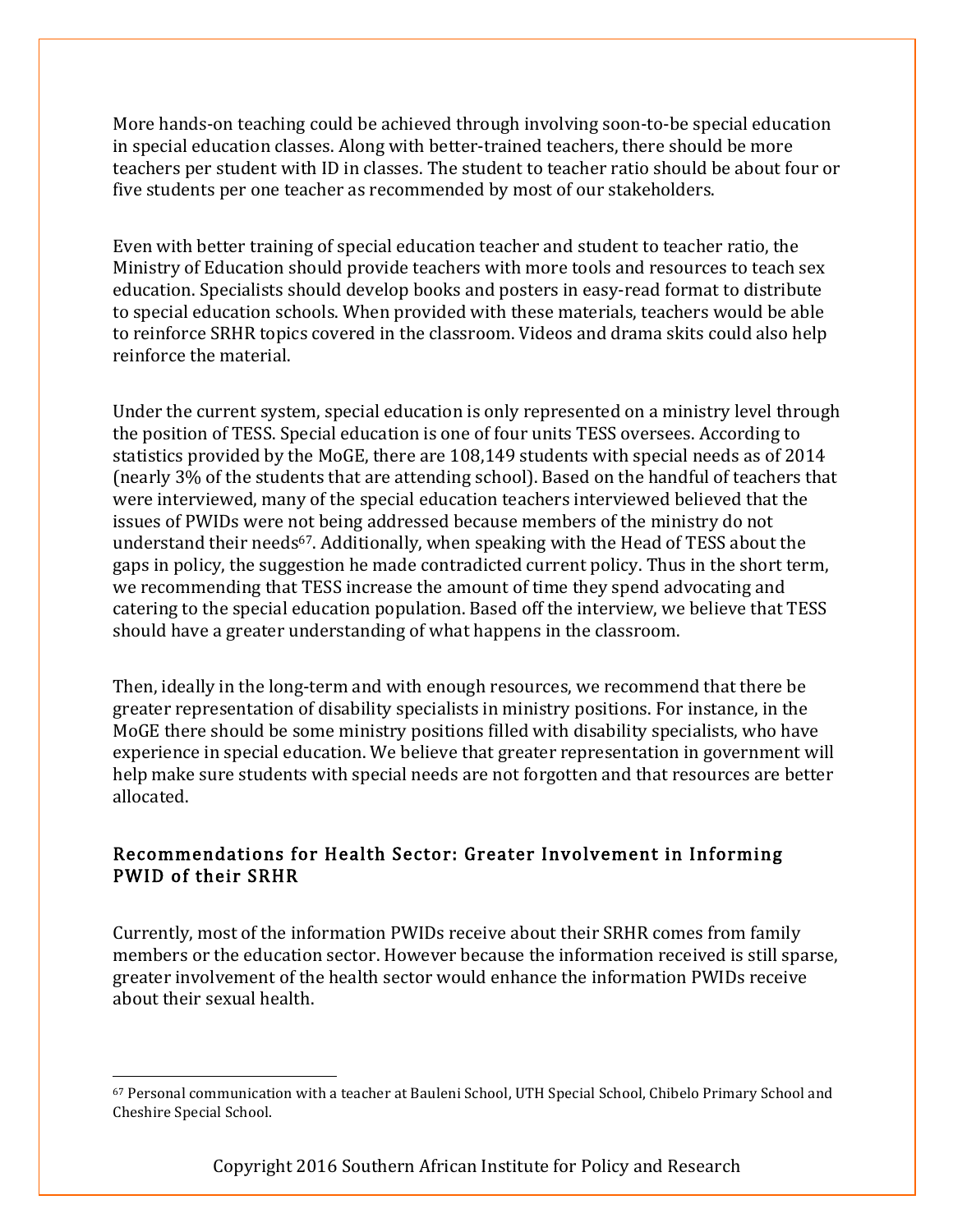First, early identification of PWIDs should become standard practice. A system should be developed that is similar to the one used in Zimbabwe, as previously described in the results section. Early identification will allow parents to learn earlier about their child's ID, and data could be collected to better estimate the prevalence of IDs in Zambia. Furthermore, healthcare workers should receive more training concerning how to convey information to PWIDs; healthcare workers should be able to explain SRHR and HIV/AIDS information to PWIDs, and they should be able to recognise when PWID have been sexually abused. Additionally, the myth that PWIDs are asexual should be debunked to enforce healthcare workers to provide PWIDs information regarding their SRHR. All healthcare workers should either have a basic understanding of how to do this or there should be at least one highly trained health worker at each facility whose responsibility is to inform PWID. One of our stakeholders even suggested specific clinics for PWD. In these clinics, the stigma regarding disabilities would be decreased and consequently, PWID may be more likely to visit these clinics. Furthermore, having healthcare workers trained to treat PWIDs can decrease the need for a third person to attend appointments with the patient. By having only the healthcare worker and the patient in the room confidentiality is improved, which is important because the current lack of confidentiality discourages PWIDs from attending clinics.

Resources to provide information about SRHR and HIV/AIDS, such as pamphlets, should be provided at clinics in an easy read format. This will allow PWIDs, particularly those who are no longer in school to receive information on their SRHR. Furthermore, because PWIDs are more susceptible to HIV/AIDS but may have difficulties in adhering to treatment regimens, resources to aid in this should be provided. This can include calendars, pamphlets, and colour coded pill containers designed to specifically help PWIDs follow HIV/AIDS treatment regimens.

We also recommend that the healthcare sector sponsor more outreach events. For example, specialized nurses should visit special units in school to teach PWIDs about their health. Nurses could also visit constituencies within Lusaka and give presentations about the health of PWDs.

### Increased Collaboration Between Organisations

Moving forward, there needs to be greater communication among stakeholders within the disability movement because, currently, the disability movement lacks cohesion. If entities of the government, international NGOs, DPOs, and parents work together, they can tackle more issues. According to the SNDP, the Zambian government is working on initiatives such free healthcare and accessibility to buildings and facilities, which are things PWDs need. However, if PWDs are not receiving the proper information on how to access health services and schools do not have the correct learning materials, these initiatives are not very useful. Additionally, if a large percentage of children with disabilities are not going to school, these initiatives are not helping them. By having key stakeholders agree on a vision,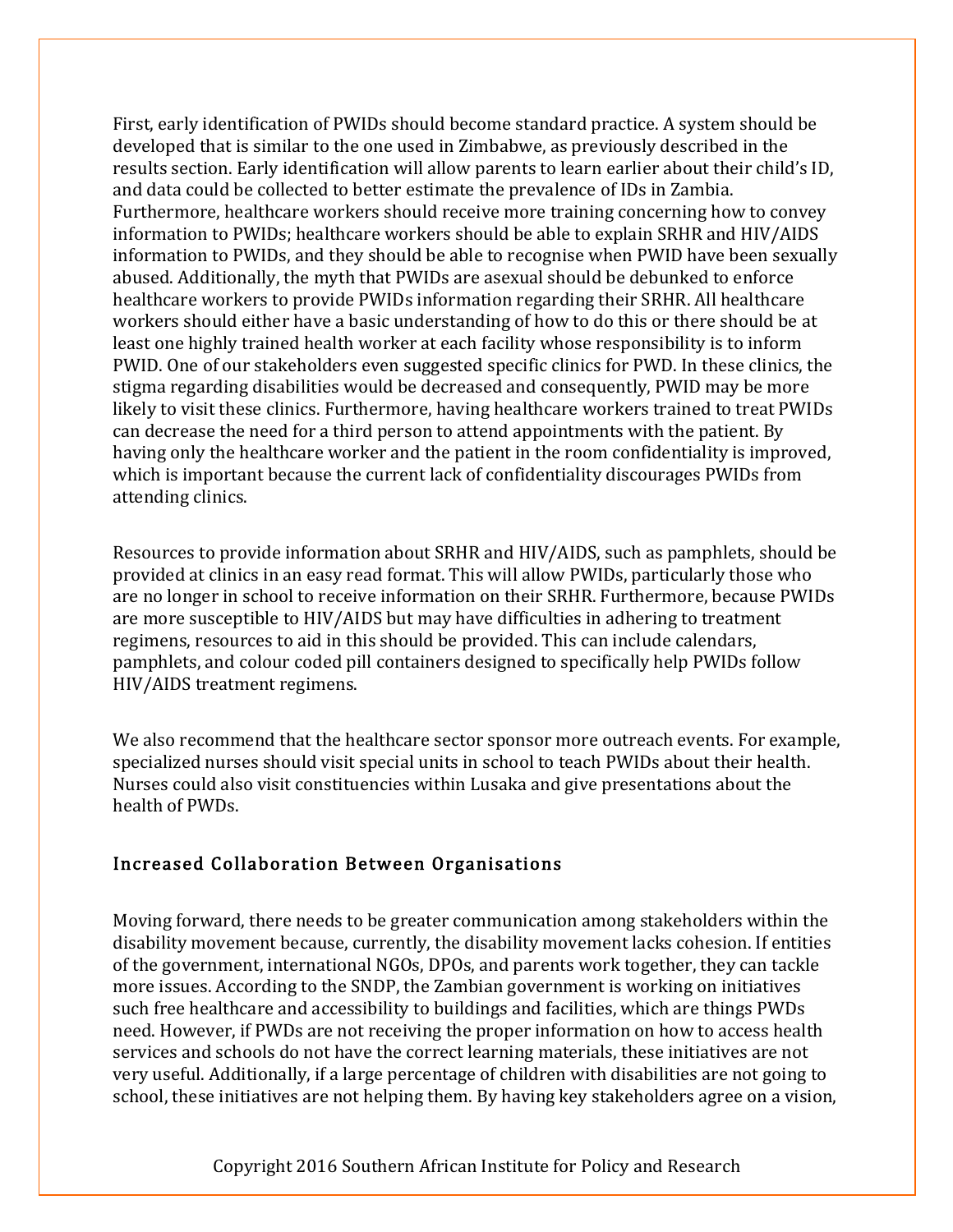they can focus on pooling resources to solve the most relevant issues first and eventually, they can move on to solving other issues that PWIDs encounter when trying to access their SRHR.

A critical obstacle hindering collaboration among different stakeholders is the lack of awareness of PWID among NGOs concerned with SRH. For example, PPAZ had never thought of PWID as a vulnerable group, but if a DPO brought this idea to their attention, they may be more willing to fund programmes for PWID. In other words, DPOs need to approach NGOs that have more resources so that they can collaborate to target PWID. To facilitate better bonds between DPOs and schools, the current, compiled list of DPOs should be distributed to teaching facilities and/or posted on the ZAPD website. With this list on hands, teachers could recommend organisations, such as the Sani Foundation, for a PWID seeking further education. We also recommend that that a special education teacher organisation is formed, so there is greater communication among teachers involved in special education. Special education teachers will use this organisation, so they can share their grievances and teaching methods that have been successful in the classroom. In addition, this organisation would be main source of communication between the ministries and special education faculty.

National awareness days should also be used as a method to bring awareness and advocate for PWID. According to the Ministry of Community Development and Social Welfare's policy brief, they already have plans of implementing national awareness days such as National AIDS Day, National Women's Day, and the International Day of Disabilities. To ensure that these national awareness days do not go unnoticed, DPOs need to visit local schools and host health talks. For instance the national Day of Disabilities, DPOs need to go into schools and provide mainstream students with correct information about disabilities. By informing the mainstream students about the myths and misconceptions that exist in Zambian culture, it will help decrease the stigma associated with PWIDs when they are accessing their SRHR. Additionally, on International Disability Day and National AIDS day, DPOs could visit special education units and teach PWIDs about self-advocacy and how PWDs can access their SRHRs.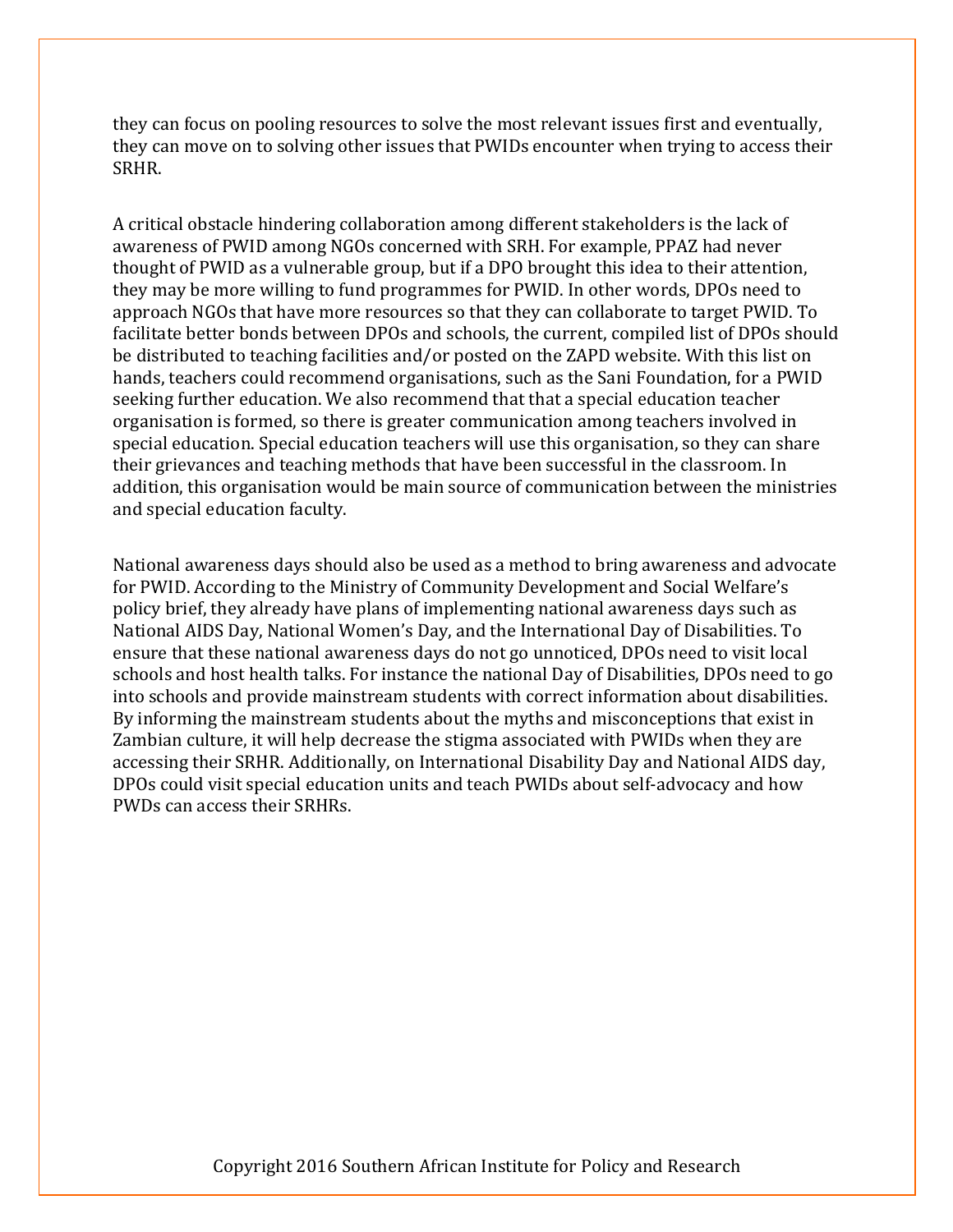# Conclusion

Through our research, we have established that the current systems and institutions in place do not adequately provide PWID with knowledge of their SRHR. Although the education system provides some opportunities for PWID to learn about their SRHR through sex education classes, the health sector, and families provide little to no ways for PWID to learn about their SRHRs. In order to expand the role of each of these sectors and to promote change we have put together a proposed model for change. This logic model is presented in Appendix I. Given the previously proposed recommendations, we outlined the actions and players necessary to reach short, medium-term goals, as well as to eventually reach the long-term goals of decreasing HIV/AIDS and sexual abuse incidence for PWID in Zambia.

Our inputs to the model include funding, staff, research, and time. Using these inputs, activities could be implemented such as: outreach programmes, better cooperation between schools and clinics, the creation of books and posters to teach PWID about their SRHR, better training of special education teachers, etc. These activities would reach important stakeholders and players that would need to be involved to achieve the short, medium, and long-term goals. This logic model also includes external factors and assumptions, the most critical ones being the stigma and lack of awareness regarding IDs, and the lack of financial resources from the Zambian government. Thus, in order to create change these barriers need to be addressed. Realistically, the lack of financial resources cannot be easily changed. To compensate, DPOs and NGOs concerned with SRH need to utilise existing resources and can work on decreasing stigma and discrimination, as most of our outlined recommendations cannot be carried out if the general population does not see the vulnerability of PWID.

Several factors make Zambia unique in regards to this topic. First, the cultural taboo that prevents parents from talking with their children about sex has removed one important method of learning about SRHR for PWIDs from an already limited number of options. Furthermore, the policies currently being used to protect PWIDs are not being implemented in ways that suit the needs of the Zambian population. The Persons with Disabilities Act of 2012 is the main piece of legislation protecting PWDs and it follows the guidelines set in the CRPD by being nearly an exact replica of the guidelines. The CRPD was meant for participating countries to raise awareness of disabilities, and now Zambia must adjust the guidelines to overcome the barriers that exist in the country. Additionally, under Article 33 of CRPD government does not act alone when they want to create change in the disability movement. Civil society organisations, PWDs, and the organisations that represent them all have a responsibility to take on the roles of monitoring how their government follows CRPD, and then voice when their needs are not being met.

Additionally, when the Zambian government ratified and domesticated CRPD, they agreed to Article 8 of CRPD. Article 8 of CRPD states that governments are held responsible for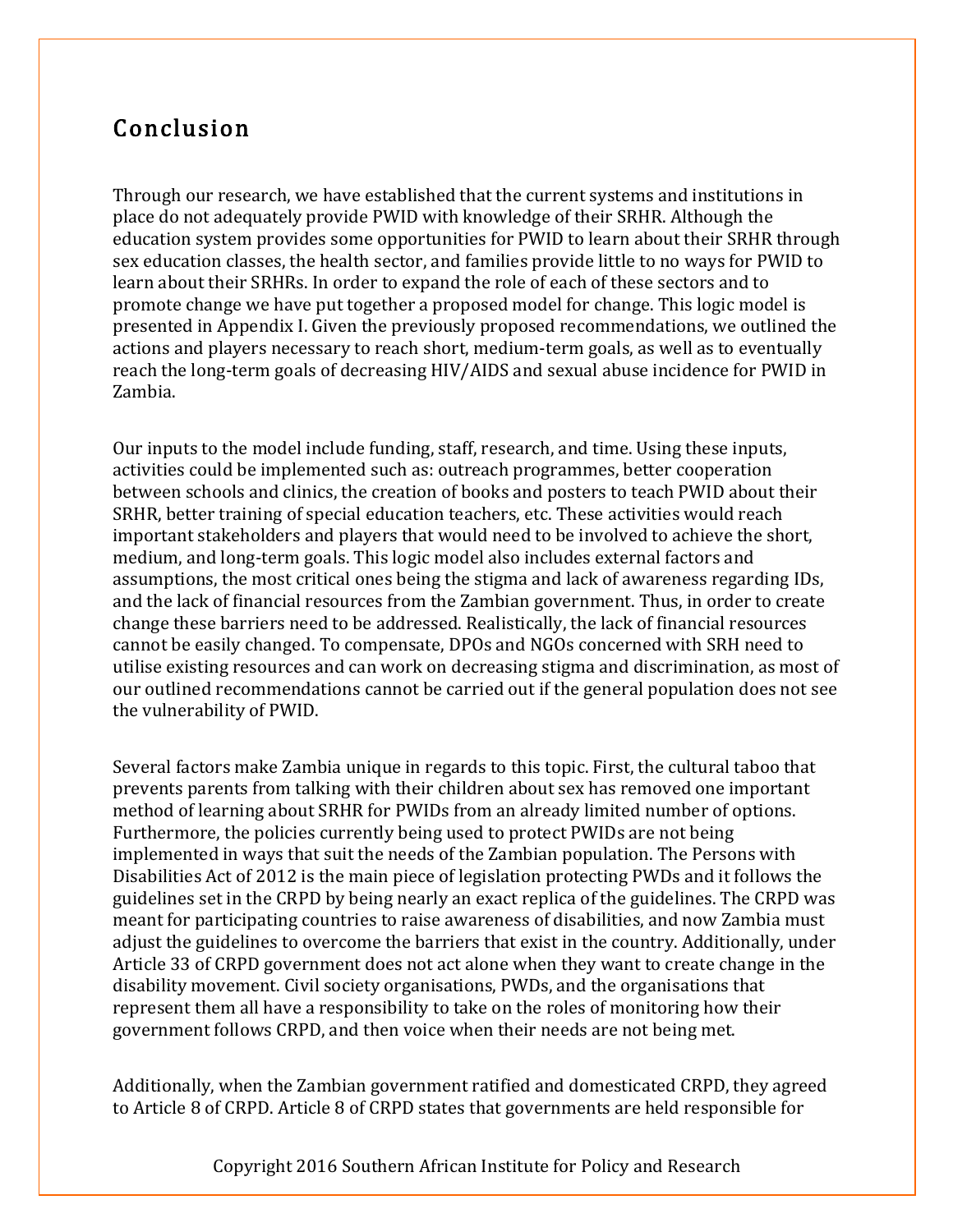raising awareness in appropriate, effective, and immediate measures. In order to achieve greater awareness, more research needs to be conducted to evaluate the needs of PWIDs. Accurate statistics should be gathered about the number of PWIDs in Zambia and the prevalence of HIV/AIDS and sexual abuse among this population. Although we suspect that these numbers would be higher than average because of anecdotal evidence, the statistics would serve to prove our assumptions. The statistics could then be taken up to ministries to demonstrate the vulnerability of PWIDs and the need for better SRHR awareness among PWIDs. More research should also be conducted on what PWID actually know about their SRHR, as this was one of the major limitations of our study. Similarly, parents should be interviewed to accurately gauge how much they know or are able to teach their child with an ID about SRHR. With this research in mind, institutions and systems could bridge the specific gaps between what PWID know and what they should know about their SRHR to eventually decrease the incidence and prevalence of sexual abuse and HIV/AIDS in this target population.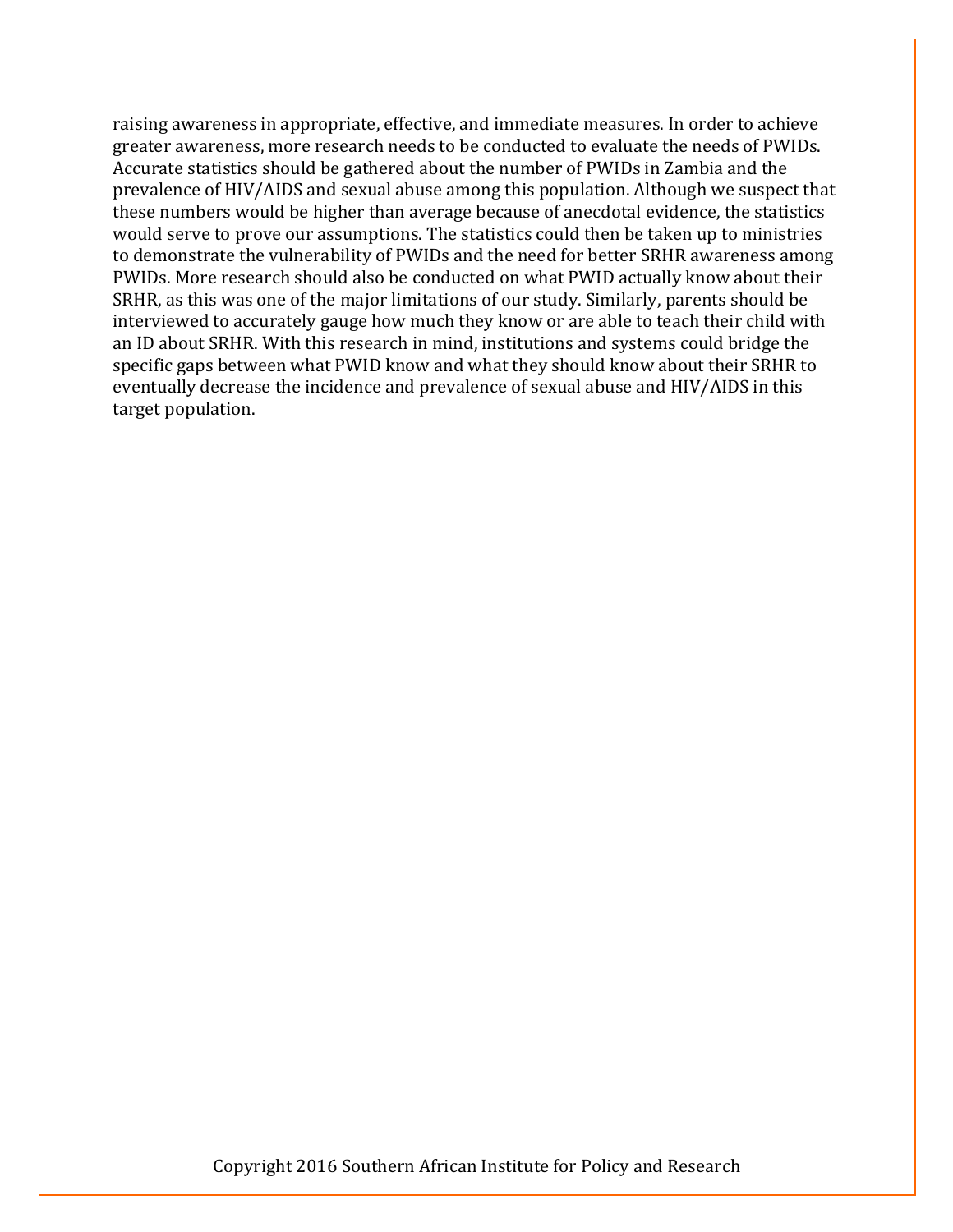## References

Banda, Natasha, and Likando Kalaluka. 2014. 'Zambia' African Disability Rights Yearbook. http://www.adry.up.ac.za/index.php/2014-2-section-b-country-reports/zambia

Amnesty International. (n.d.). Sexual and Reproductive Health Rights. http://www.amnestyusa.org/pdfs/SexualReproductiveRightsFactSheet.pdf

Central Statistics Office. 2007. Zambia Demographic and Health Survey.

Central Statistics Office. 2010. 2010 Census of Population and Housing National Analytical Report. http://www.zamstats.gov.zm/report/Census/2010/National/2010%20Census%20 of%20Population%20National%20Analytical%20Report.pdf

Chapman, Rohhss, Sue Ledger, Louise Townson, and Daniel Docherty. 2015. Sexuality and Relationships in the Lives of People with Intellectual Disabilities: Standing in My Shoes. London: Jessica Kingsley Publishers.

Davis, Leigh Ann. 2005. 'People with Intellectual Disabilities and Sexual Violence'. The Arc.

Groce, Nora Ellen. 2005. 'HIV/AIDS and Individuals with Disability'. Health and Human Rights 8, no. 2: 215-224.

Human Rights Watch. 2014. 'We Are Also Dying of AIDS': Barriers to HIV Services and Treatment for Persons with Disabilities in Zambia.

International Labour Organisation. 2013. Inclusion of People with Disabilities in Zambia.

- Jamison, Dean T. 2006. Disease and Mortality in sub-Saharan Africa. World Bank Publications.
- Kapata, Jean. 2012. Sexual Reproductive Health Rights & Sexuality & Life Skills Education. Ministry of Community Development, Mother and Child Health.
- Lungu, Edgar. 2015. Official Opening of the Fifth Session of the Eleventh National Assembly (speech Lusaka, Zambia, September 18th, 2015).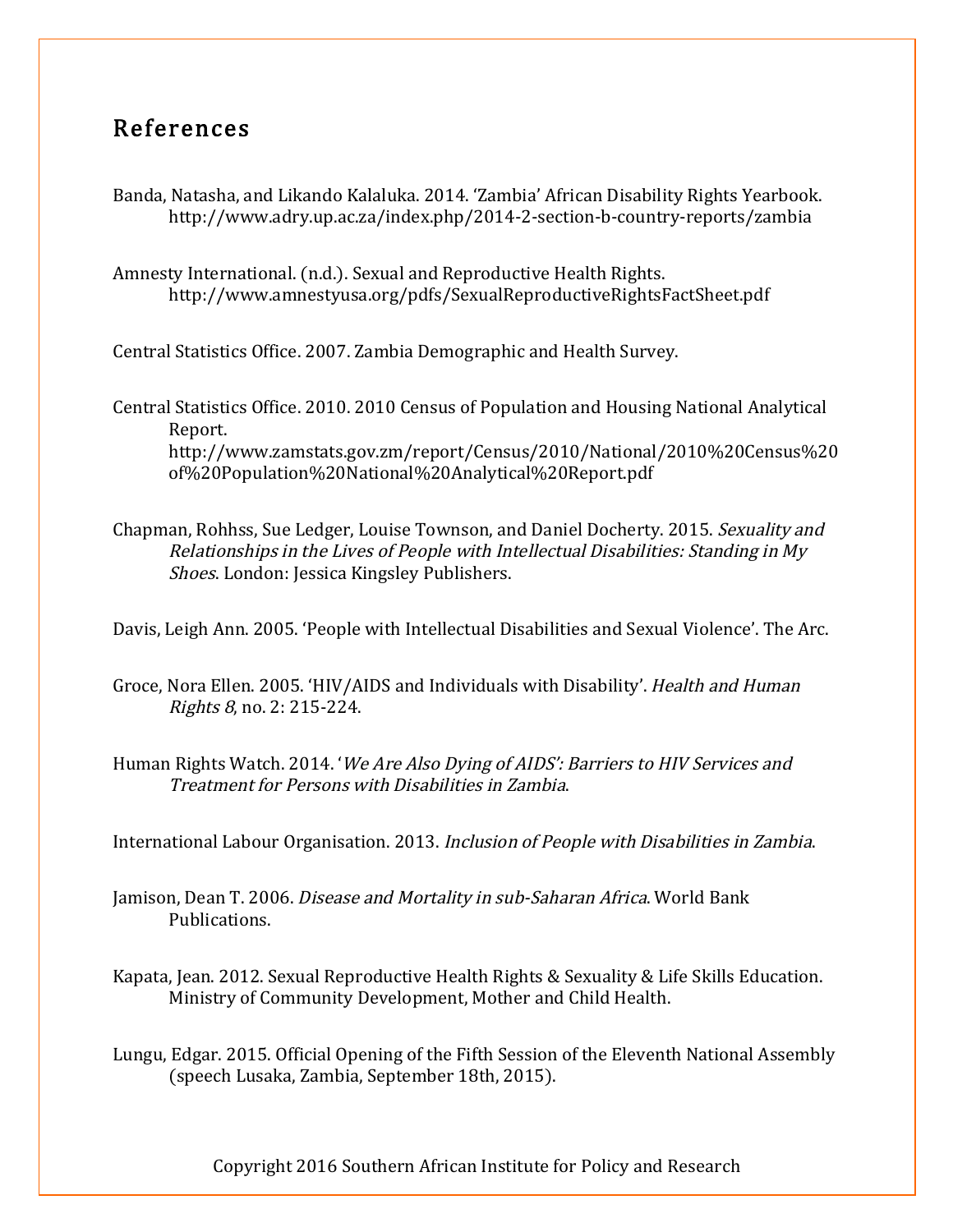http://www.moe.gov.zm/images/stories/Downloads/Speech,%20Official%20Open ing%20of%20the%205th%20Session%20of%2011th%20Assembly.pdf

- Mckenzie, Judith Anne, Roy McConkey, and Colleen Adnams. 2013. 'Intellectual Disability in Africa: Implications for Research and Service Development'. Disability and Rehabilitation 35, no. 20: 1750-1755.
- Mung'omba, James. 2008. 'Comparative Policy Brief: Status of Intellectual Disabilities in the Republic of Zambia'. Journal of Policy and Practice in Intellectual Disabilities 5, no. 2: 142-144.

Republic of Zambia. 2015. 'National Policy on Disability Brief.' December 2015.

Republic of Zambia. 2016. Constitutional Amendment.

- Nixon, Stephanie A, Cathy Cameron, Jill Hanass-Hancock, et al. 2014. 'Perceptions of HIVrelated Health Services in Zambia for People with Disabilities who are HIV-positive'. Journal of the International AIDS Society 17, no. 1.
- Rønning, John A, and Dabie Nabuzoka. 1993. 'Promoting Social Interaction and Status of Children with Intellectual Disabilities in Zambia'. The Journal of Special Education <sup>27</sup>, no. 3: 277-305.
- Sakala, Milika, and Pia Korpinen. 2013. Inclusion of Persons with Disabilities in Zambia. http://www.ilo.org/wcmsp5/groups/public/---ed\_emp/-- ifp\_skills/documents/publication/wcms\_115100.pdf.
- Scior, K., A. Hamid, and R. Hastings. 2015. *Intellectual Disabilities: Raising Awareness and* Combating Stigma—A Global Review.
- Sullivan, Patricia M, and John F. Knutson. 2000. 'Maltreatment and Disabilities: A Population-based Epidemiological Study'. Child Abuse & Neglect 24, no. 10: 1257-1273.
- Tanabe, Mihoko, Yusrah Nagujjah, Nirmal Rimal, Florah Bukania, and Sandra Krause. 2015. 'Intersecting Sexual and Reproductive Health and Disability in Humanitarian Settings: Risks, Needs, and Capacities of Refugees with Disabilities in Kenya, Nepal, and Uganda'. Sexuality and Disability 33, no. 4: 411-427.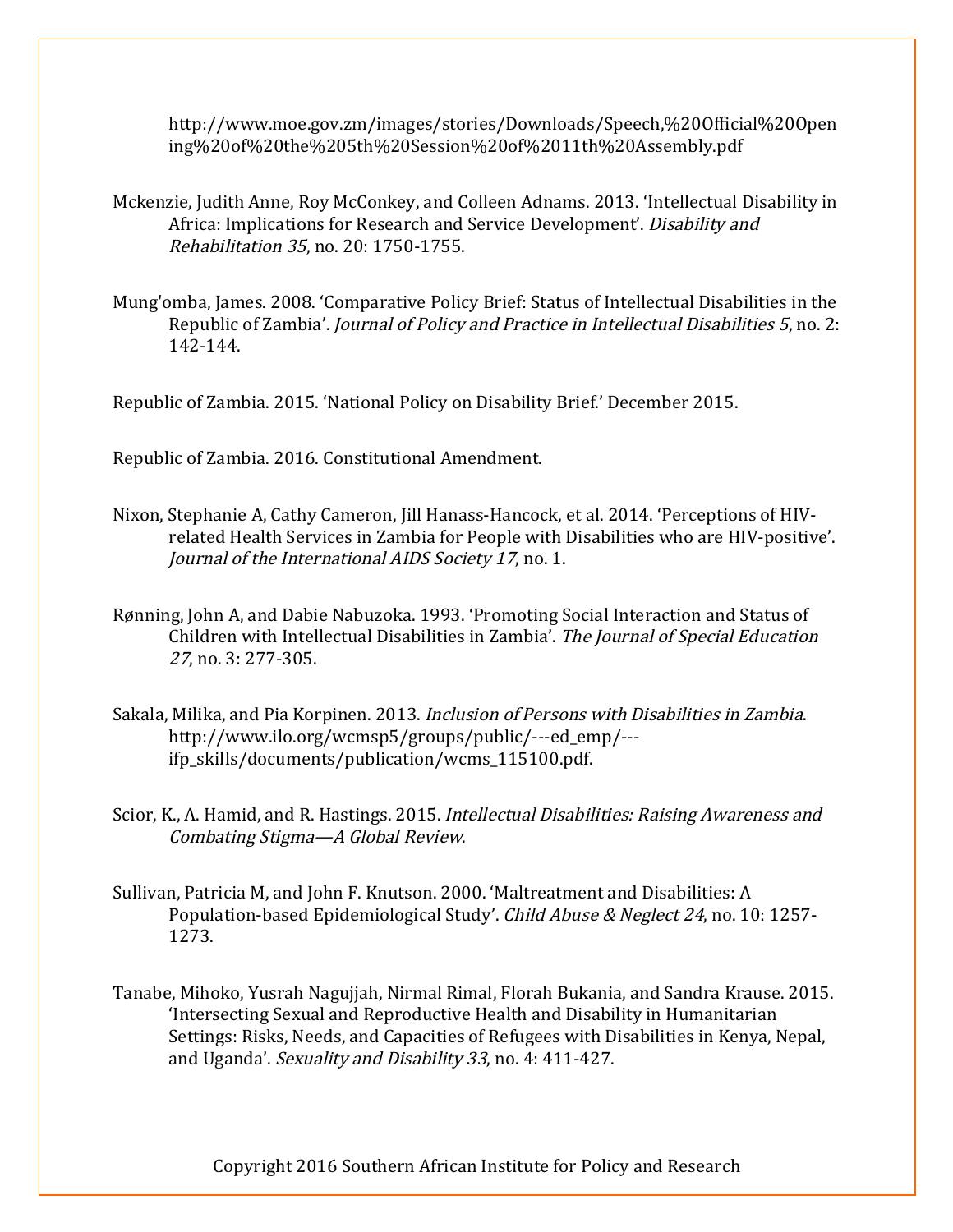- United Nations Commission on Human Rights. 2016. 'Zambia has the potential to become a disability champion in the African region'. http://www.ohchr.org/en/NewsEvents/Pages/DisplayNews.aspx?NewsID=19896 &LangID=E
- Wailuya, Wamundila. 2014. UNCRPD Ratification and Domestication Process in Zambia. http://www.dhatregional.org/docs/zambia/UNCRPD Ratification and Domestication Process in Zambia.pdf
- World Bank. 2010. HIV/AIDS & Disability: Three Country Studies South Africa, Uganda, and Zambia.
- World Health Organisation. 2016. 'Definition: Intellectual Disability'. http://www.euro.who.int/en/health-topics/noncommunicable-diseases/mentalhealth/news/news/2010/15/childrens-right-to-family-life/definition-intellectualdisability
- World Health Organisation. 2011. World Disability Report. World Health Organisation, Geneva.

Zimba, Yvonne. 2016. 'UN Convention on the Rights of Persons with Disabilities: Current State in Zambia'. http://www.theseus.fi/bitstream/handle/10024/107690/UNCRPD\_PWDS\_PERSPE CTIVES\_FINAL\_ THESIS\_YVONNEZK.pdf?sequence=1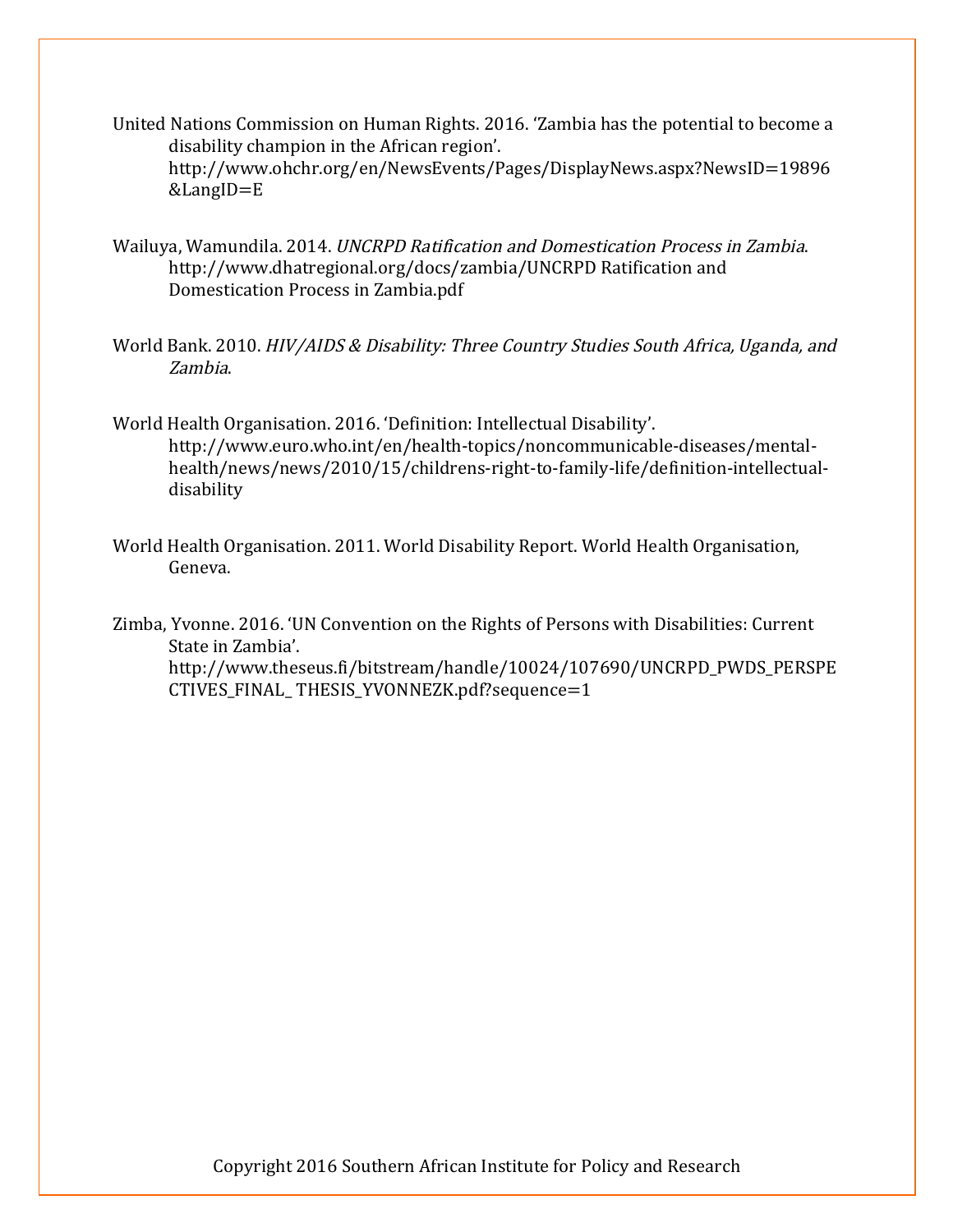

Appendix A: Logic Model

# Goal- Improve access to information on sexual and reproductive health rights and HIV/AIDS for people with intellectual disabilities.